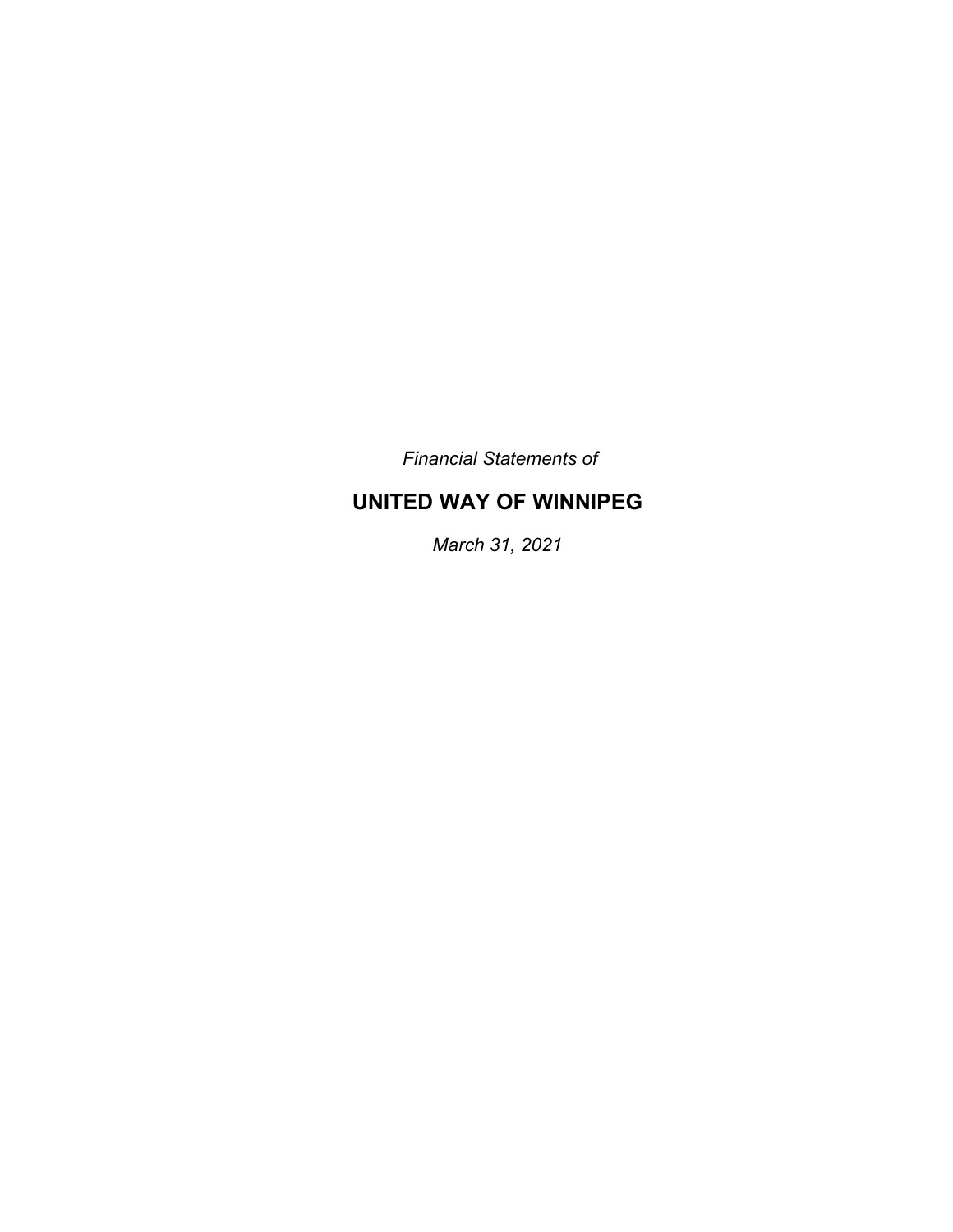# **Deloitte.**

# **Independent Auditor's Report**

Deloitte LLP 360 Main Street Suite 2300 Winnipeg MB R3C 3Z3 Canada

Tel: (204) 942-0051 Fax: (204) 947-9390 www.deloitte.ca

To the Members of United Way of Winnipeg

#### **Opinion**

We have audited the financial statements of United Way of Winnipeg (the "Organization"), which comprise the statement of financial position as at March 31, 2021, and the statement of community and operating activities, statement of changes in fund balances and statement of cash flows for the year then ended, and notes to the financial statements, including a summary of significant accounting policies (collectively referred to as the "financial statements").

In our opinion, the accompanying financial statements present fairly, in all material respects, the financial position of the Organization as at March 31, 2021, and the results of its operations and its cash flows for the year then ended in accordance with Canadian accounting standards for not-for-profit organizations ("ASNPO").

#### **Basis for Opinion**

We conducted our audit in accordance with Canadian generally accepted auditing standards ("Canadian GAAS"). Our responsibilities under those standards are further described in the *Auditor's Responsibilities for the Audit of the Financial Statements* section of our report. We are independent of the Organization in accordance with the ethical requirements that are relevant to our audit of the financial statements in Canada, and we have fulfilled our other ethical responsibilities in accordance with these requirements. We believe that the audit evidence we have obtained is sufficient and appropriate to provide a basis for our opinion.

#### **Responsibilities of Management and Those Charged with Governance for the Financial Statements**

Management is responsible for the preparation and fair presentation of the financial statements in accordance with ASNPO, and for such internal control as management determines is necessary to enable the preparation of financial statements that are free from material misstatement, whether due to fraud or error.

In preparing the financial statements, management is responsible for assessing the Organization's ability to continue as a going concern, disclosing, as applicable, matters related to going concern and using the going concern basis of accounting unless management either intends to liquidate the Organization or to cease operations, or has no realistic alternative but to do so.

Those charged with governance are responsible for overseeing the Organization's financial reporting process.

#### **Auditor's Responsibilities for the Audit of the Financial Statements**

Our objectives are to obtain reasonable assurance about whether the financial statements as a whole are free from material misstatement, whether due to fraud or error, and to issue an auditor's report that includes our opinion. Reasonable assurance is a high level of assurance, but is not a guarantee that an audit conducted in accordance with Canadian GAAS will always detect a material misstatement when it exists. Misstatements can arise from fraud or error and are considered material if, individually or in the aggregate, they could reasonably be expected to influence the economic decisions of users taken on the basis of these financial statements.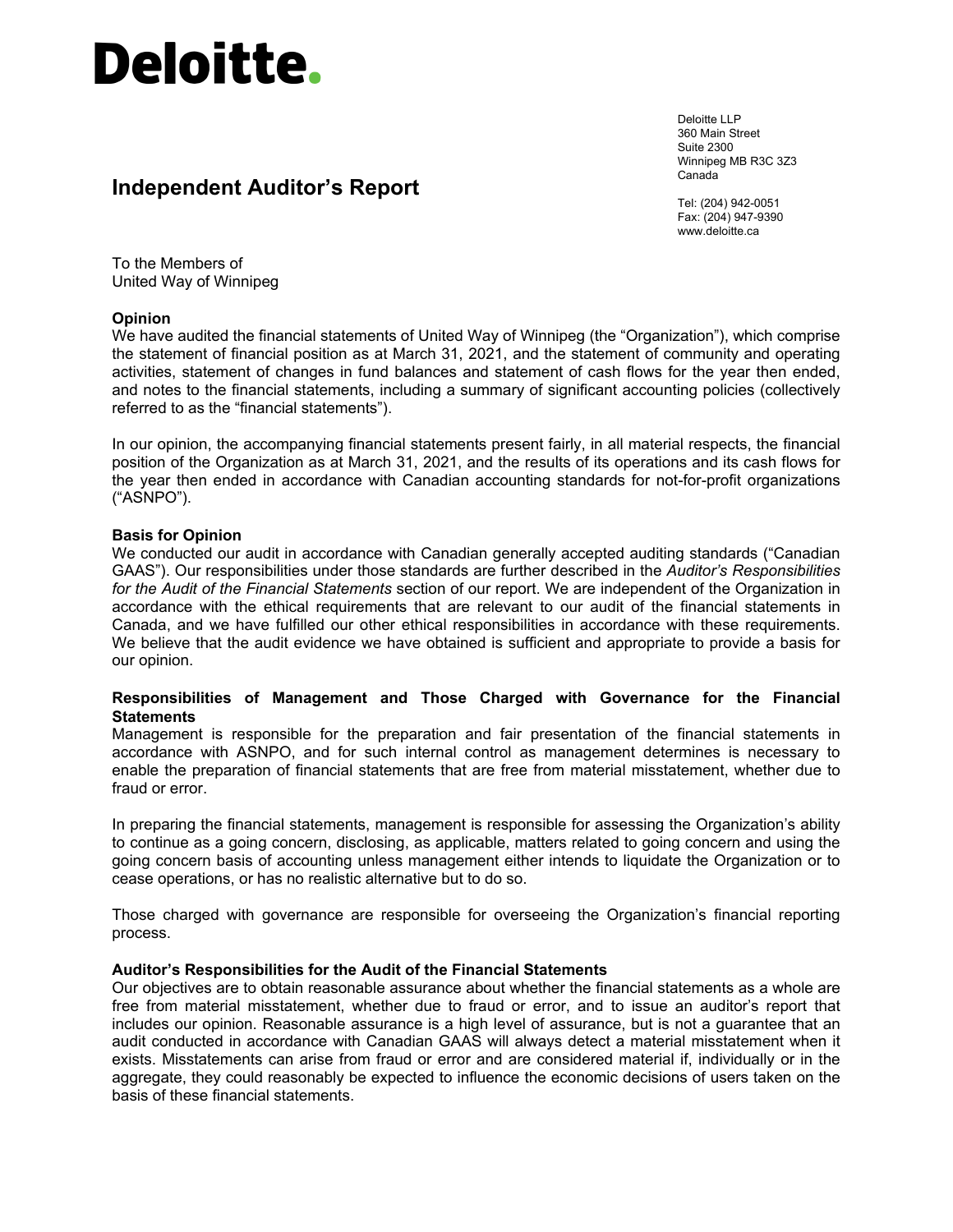As part of an audit in accordance with Canadian GAAS, we exercise professional judgment and maintain professional skepticism throughout the audit. We also:

- Identify and assess the risks of material misstatement of the financial statements, whether due to fraud or error, design and perform audit procedures responsive to those risks, and obtain audit evidence that is sufficient and appropriate to provide a basis for our opinion. The risk of not detecting a material misstatement resulting from fraud is higher than for one resulting from error, as fraud may involve collusion, forgery, intentional omissions, misrepresentations, or the override of internal control.
- Obtain an understanding of internal control relevant to the audit in order to design audit procedures that are appropriate in the circumstances, but not for the purpose of expressing an opinion on the effectiveness of the Organization's internal control.
- Evaluate the appropriateness of accounting policies used and the reasonableness of accounting estimates and related disclosures made by management.
- Conclude on the appropriateness of management's use of the going concern basis of accounting and, based on the audit evidence obtained, whether a material uncertainty exists related to events or conditions that may cast significant doubt on the Organization's ability to continue as a going concern. If we conclude that a material uncertainty exists, we are required to draw attention in our auditor's report to the related disclosures in the financial statements or, if such disclosures are inadequate, to modify our opinion. Our conclusions are based on the audit evidence obtained up to the date of our auditor's report. However, future events or conditions may cause the Organization to cease to continue as a going concern.
- Evaluate the overall presentation, structure and content of the financial statements, including the disclosures, and whether the financial statements represent the underlying transactions and events in a manner that achieves fair presentation.

We communicate with those charged with governance regarding, among other matters, the planned scope and timing of the audit and significant audit findings, including any significant deficiencies in internal control that we identify during our audit.

Deloitte LLP

Chartered Professional Accountants

Winnipeg, Manitoba May 31, 2021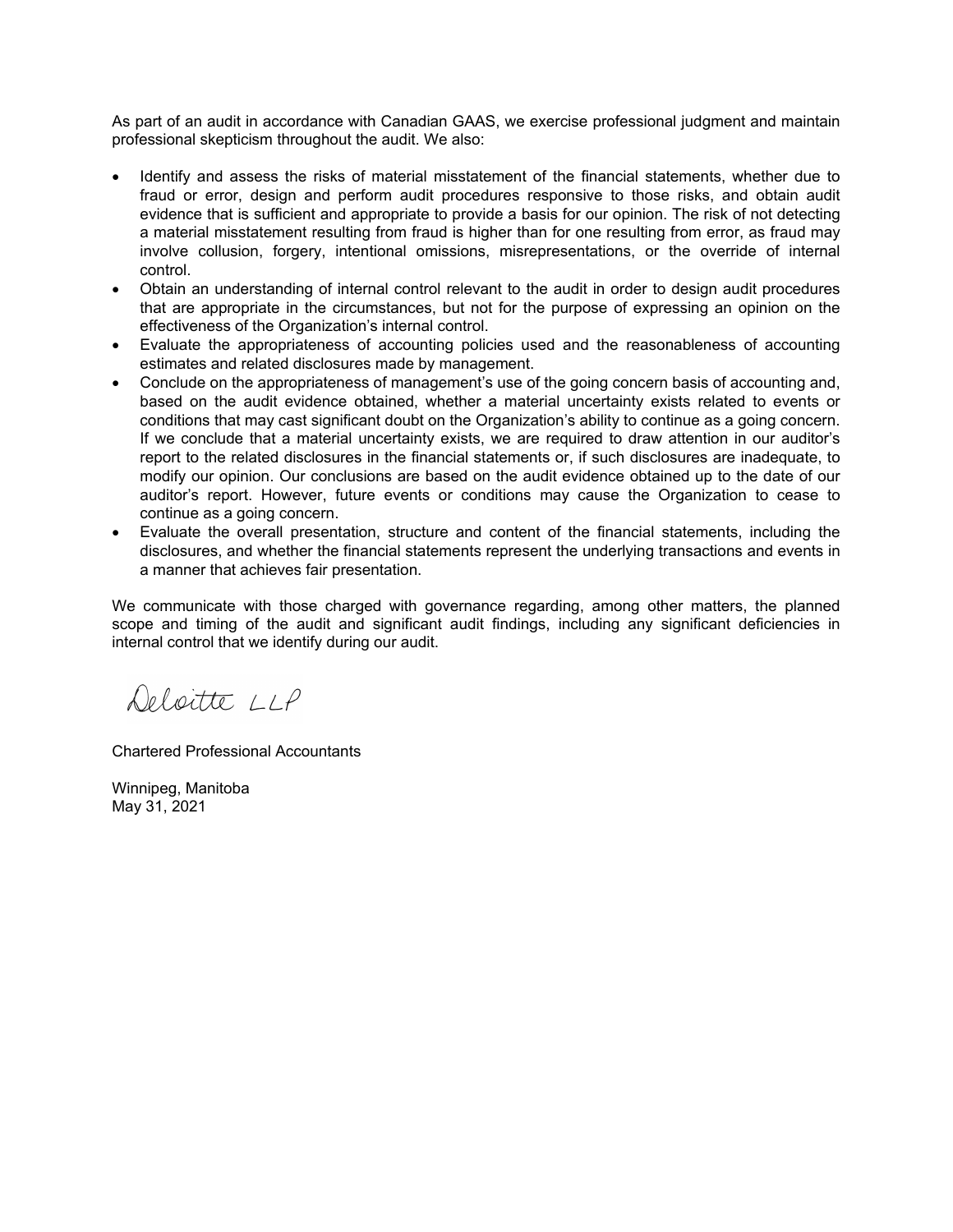# **TABLE OF CONTENTS**

|                                                        | Page   |
|--------------------------------------------------------|--------|
| <b>Statement of Financial Position</b>                 | 1      |
| <b>Statement of Community and Operating Activities</b> |        |
| for the year ended March 31, 2021                      | 2      |
| <b>Statement of Community and Operating Activities</b> |        |
| for the year ended March 31, 2020                      | 3      |
| <b>Statement of Changes in Fund Balances</b>           | 4      |
| <b>Statement of Cash Flows</b>                         | 5      |
| Notes to the Financial Statements                      | ճ - 18 |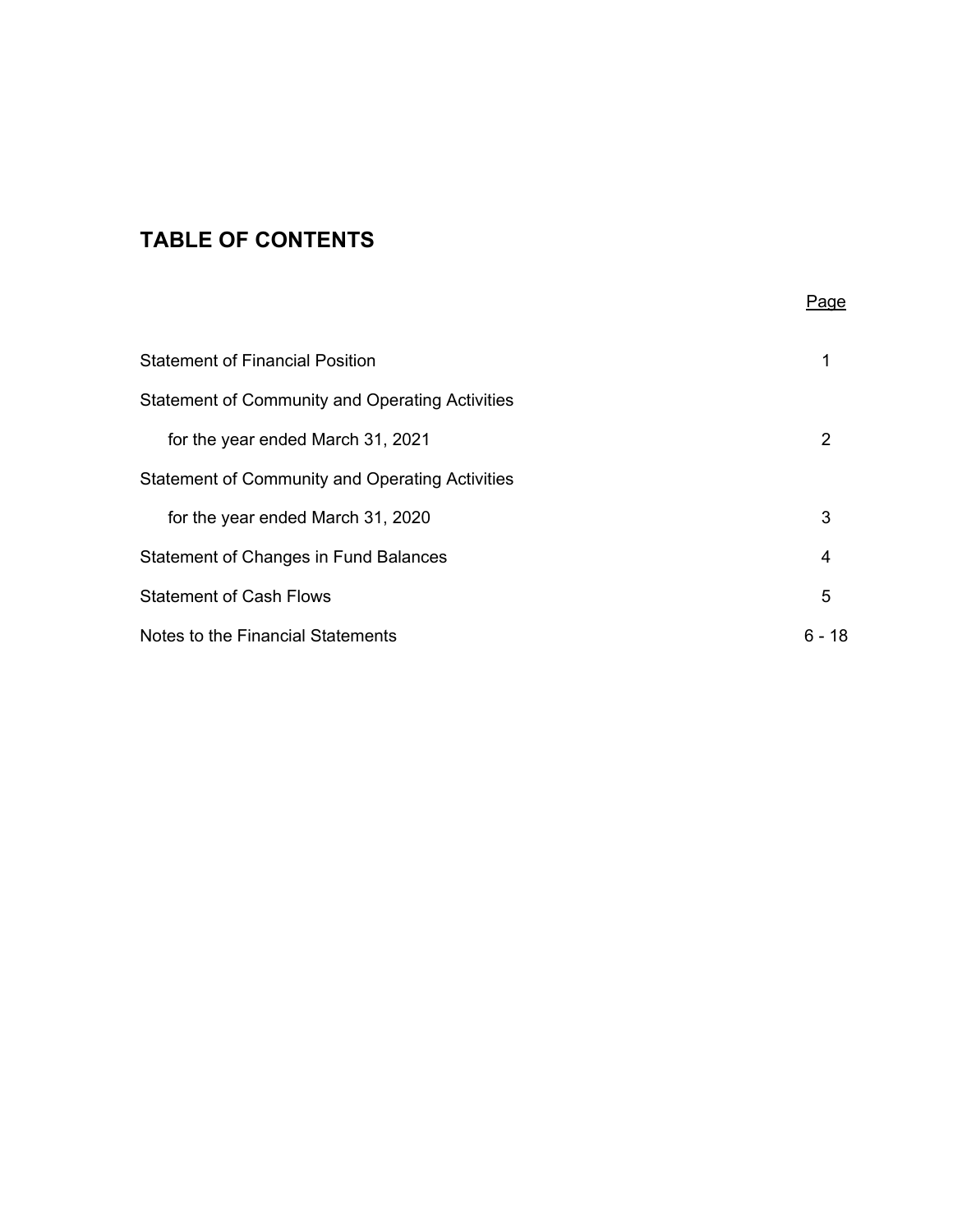|                                                              | 2021                          | 2020                      |
|--------------------------------------------------------------|-------------------------------|---------------------------|
| <b>ASSETS</b>                                                |                               |                           |
| CASH AND INVESTMENTS (Note 4)                                | \$<br>48,557,289              | \$ 38,018,768             |
| PLEDGES RECEIVABLE (Note 5)                                  | 11,998,671                    | 12,096,749                |
| CAPITAL ASSETS (Note 6)                                      | \$<br>7,511,875<br>68,067,835 | 7,875,134<br>\$57,990,651 |
| <b>LIABILITIES</b>                                           |                               |                           |
| ACCOUNTS PAYABLE AND ACCRUED LIABILITIES (Note 7)            | \$<br>1,657,147               | \$<br>984,427             |
| MORTGAGE PAYABLE (Note 8)                                    | 445,750                       | 647,170                   |
| DEFERRED CONTRIBUTIONS (Note 9)                              | 5,486,691                     | 5,274,061                 |
| OTHER LIABILITIES (Note 10)                                  | 2,424,109                     | 1,604,985                 |
| RESTRICTED CONTRIBUTION - COVID-19 FEDERAL FUNDING (Note 15) | 119,090                       |                           |
|                                                              | 10,132,787                    | 8,510,643                 |
|                                                              |                               |                           |
| <b>FUND BALANCES</b> (Note 3)<br><b>COMMUNITY FUND</b>       | 24,412,250                    | 22,159,563                |
| OPERATING FUND                                               |                               |                           |
| <b>TOMORROW FUND</b>                                         | 18,834,468                    | 17,622,575                |
| <b>STABILIZATION FUND</b>                                    | 5,240,035                     | 3,356,296                 |
| <b>CAPITAL ASSETS FUND</b>                                   | 7,066,125                     | 6,026,904                 |
| BUILDING AND TECHNOLOGY FUND                                 | 2,382,170                     | 314,670                   |
|                                                              | 57,935,048                    | 49,480,008                |
|                                                              | \$<br>68,067,835              | \$57,990,651              |

APPROVED ON BEHALF OF THE BOARD OF TRUSTEES

. . . . . . . . . . . . . . . . . . . . . . . . . . . . . . . . . . .

 $\vee$ M

Isha Khan, Chairperson

. . . . . . . . . . . . . . . . . . . . . . . . . . . . . . . . . . . Craig Sheldon, Treasurer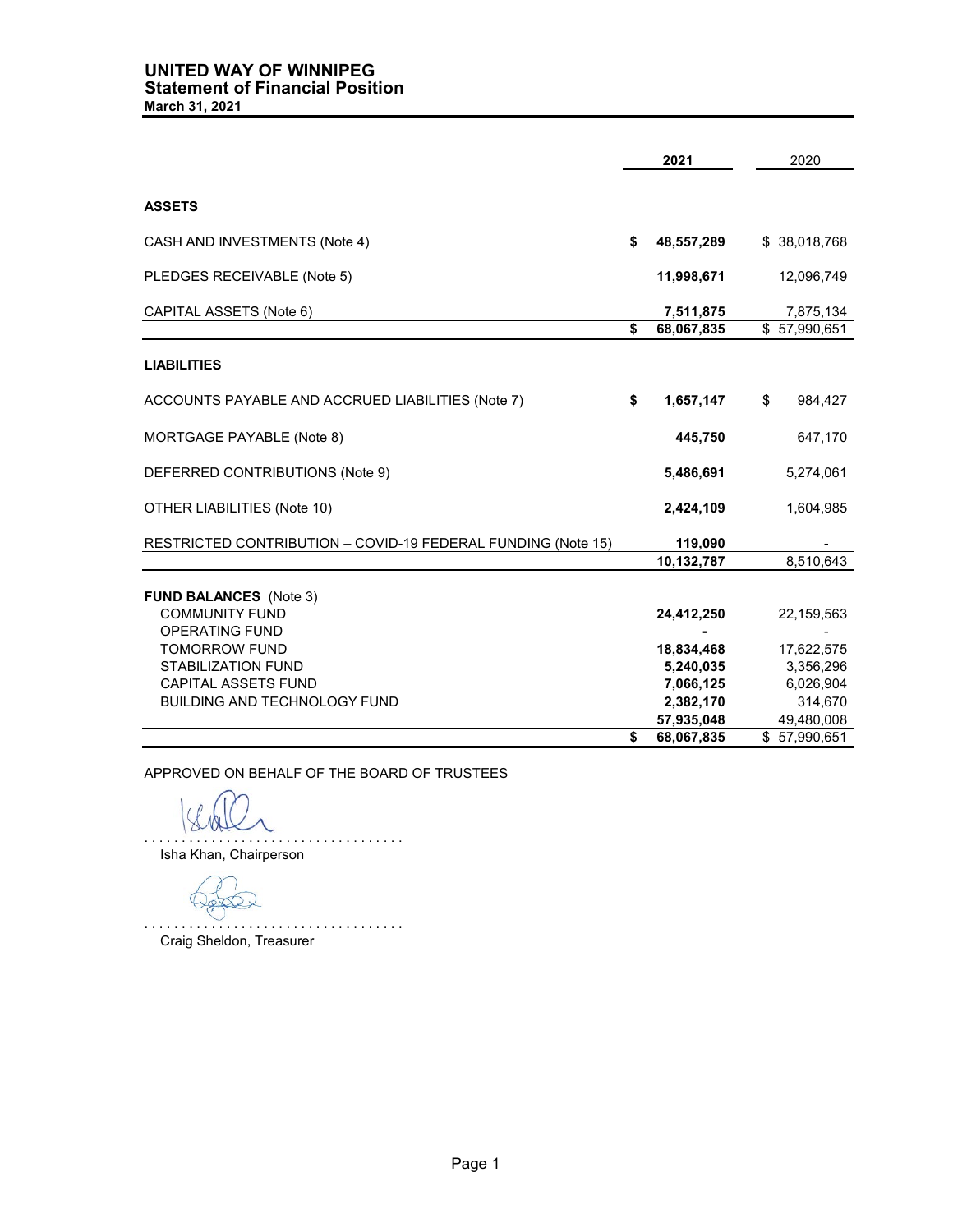# **UNITED WAY OF WINNIPEGStatement of Community and Operating Activities**

**Year Ended March 31, 2021**

|                                                                                                                                                                                                                                                                                  |                                                                              |                                  |                  | 2021                  |                               |                                    |                                                                                                    |
|----------------------------------------------------------------------------------------------------------------------------------------------------------------------------------------------------------------------------------------------------------------------------------|------------------------------------------------------------------------------|----------------------------------|------------------|-----------------------|-------------------------------|------------------------------------|----------------------------------------------------------------------------------------------------|
|                                                                                                                                                                                                                                                                                  | Community<br>Fund                                                            | Operating<br>Fund                | Tomorrow<br>Fund | Stabilization<br>Fund | <b>Capital Assets</b><br>Fund | Building and<br>Technology<br>Fund | <b>Total</b>                                                                                       |
| Revenue<br><b>DONATIONS</b><br>United Way campaigns<br>Community programs (Note 13)<br>Donor directed to other charities<br>Legacy giving                                                                                                                                        | \$<br>22,416,167<br>1,914,223<br>1,337,738                                   |                                  | 1,153,547        |                       |                               |                                    | \$<br>22,416,167<br>1.914.223<br>1,337,738<br>1,153,547                                            |
|                                                                                                                                                                                                                                                                                  | 25,668,128                                                                   | $\blacksquare$                   | 1,153,547        | $\sim$                | $\sim$                        | $\sim$                             | 26,821,675                                                                                         |
| <b>GOVERNMENT GRANTS (Note 14)</b><br>Operating grant - Province of Manitoba<br>Government of Canada - COVID-19 (Note 15)<br>Community programs (Note 13)<br>Other                                                                                                               | 4,619,337<br>2,942,142<br>91,973                                             | 4,420,000<br>11,007<br>30,571    |                  |                       |                               |                                    | 4,420,000<br>4,630,344<br>2,942,142<br>122,544                                                     |
|                                                                                                                                                                                                                                                                                  | 7.653.452                                                                    | 4.461.578                        | $\blacksquare$   | $\mathbf{r}$          | $\blacksquare$                | $\blacksquare$                     | 12.115.030                                                                                         |
| Sponsorships, grants and other income<br>Investment Income (Note 2b)                                                                                                                                                                                                             | 299,678                                                                      | 159,211<br>272,132               | 58,346           | 5,642,354             |                               |                                    | 458,889<br>5,972,832                                                                               |
| <b>Total Revenues</b>                                                                                                                                                                                                                                                            | 33,621,258                                                                   | 4,892,921                        | 1,211,893        | 5,642,354             |                               |                                    | 45,368,426                                                                                         |
| <b>Expenditures</b><br><b>COMMUNITY INVESTMENT</b><br>Agency funding<br>United Way community services<br>Government of Canada - COVID-19 (Note 15)<br>Community programs (Note 13)<br>Donor directed to other charities<br>Management and administration<br>United Way of Canada | 17,902,381<br>2,622,592<br>4,619,337<br>4,856,365<br>1,337,738<br>31,338,413 | 517,288<br>278,100<br>795,388    | $\sim$           | $\mathbf{r}$          |                               |                                    | 17,902,381<br>2,622,592<br>4,619,337<br>4,856,365<br>1,337,738<br>517,288<br>278,100<br>32,133,801 |
| <b>OPERATIONS</b>                                                                                                                                                                                                                                                                |                                                                              |                                  |                  |                       |                               |                                    |                                                                                                    |
| Resource development<br>Organizational development initiatives<br>Amortization of capital assets                                                                                                                                                                                 | $\overline{\phantom{a}}$                                                     | 4,335,784<br>11,389<br>4,347,173 | $\overline{a}$   | $\sim$                | 426.882<br>426.882            |                                    | 4.335.784<br>11,389<br>426,882<br>4,774,055                                                        |
| One-Time Special Initiatives                                                                                                                                                                                                                                                     |                                                                              | 5,530                            | $\blacksquare$   | $\blacksquare$        | $\blacksquare$                | $\blacksquare$                     | 5,530                                                                                              |
| <b>Total Expenditures</b>                                                                                                                                                                                                                                                        | 31,338,413                                                                   | 5,148,091                        | $\blacksquare$   | $\sim$                | 426,882                       |                                    | 36,913,386                                                                                         |
| Excess (deficiency) of revenue over expenditures                                                                                                                                                                                                                                 | \$<br>2,282,845                                                              | (255, 170)<br>\$                 | 1,211,893<br>\$  | 5,642,354<br>\$       | (426, 882)<br>\$              | $\overline{\phantom{a}}$           | \$<br>8,455,040                                                                                    |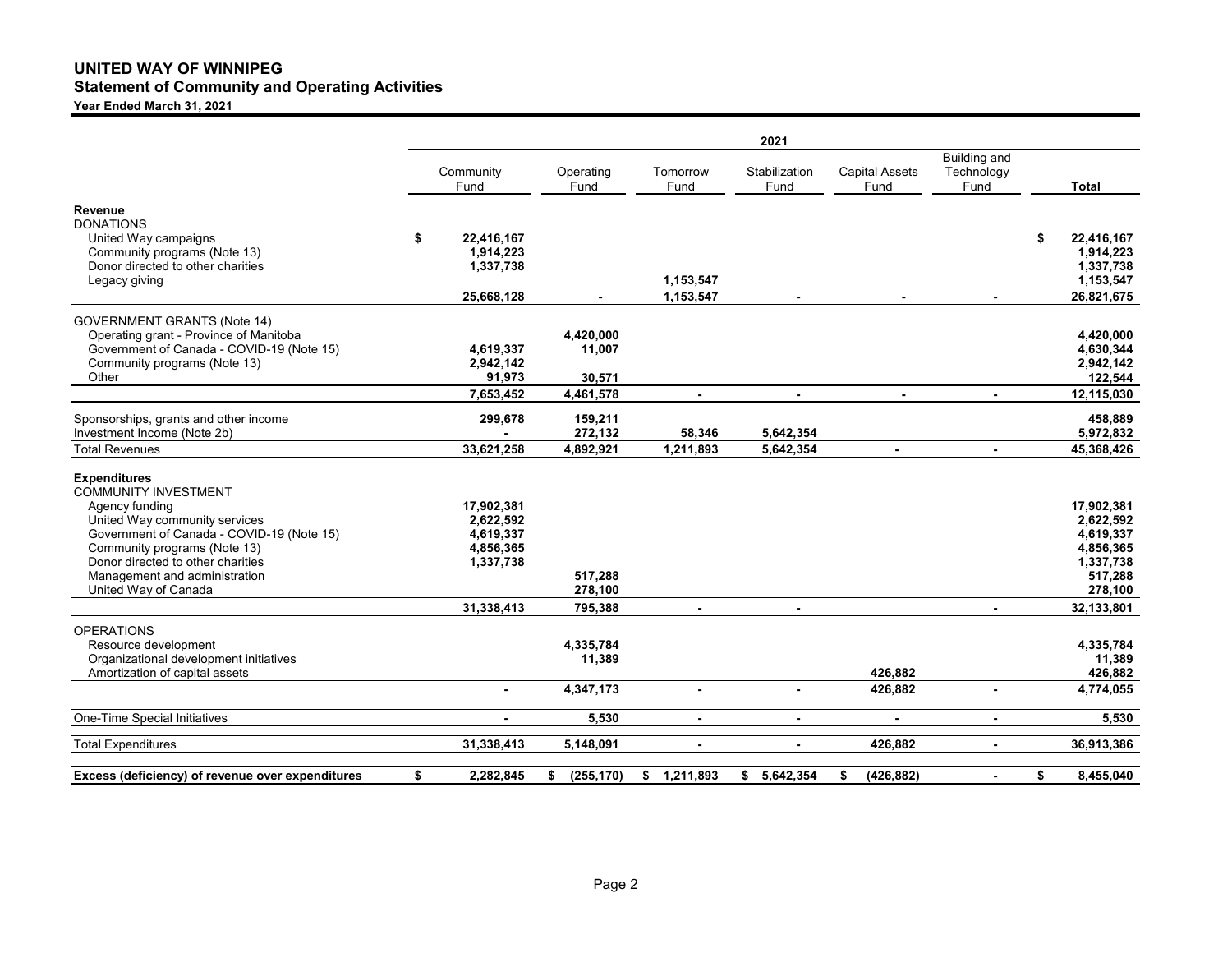# **UNITED WAY OF WINNIPEGStatement of Community and Operating Activities**

**Year Ended March 31, 2020**

|                                                                                                                                                                                                                                     |                                                                 |                                  |                  | 2020                  |                               |                                           |                                                                                       |
|-------------------------------------------------------------------------------------------------------------------------------------------------------------------------------------------------------------------------------------|-----------------------------------------------------------------|----------------------------------|------------------|-----------------------|-------------------------------|-------------------------------------------|---------------------------------------------------------------------------------------|
|                                                                                                                                                                                                                                     | Community<br>Fund                                               | Operating<br>Fund                | Tomorrow<br>Fund | Stabilization<br>Fund | <b>Capital Assets</b><br>Fund | <b>Building and</b><br>Technology<br>Fund | <b>Total</b>                                                                          |
| <b>Revenue</b><br><b>DONATIONS</b><br>United Way campaigns<br>Community programs (Note 13)<br>Donor directed to other charities<br>Legacy giving                                                                                    | \$<br>20,495,334<br>1,698,971<br>1,070,691                      |                                  | 1,156,771        |                       |                               |                                           | \$<br>20,495,334<br>1,698,971<br>1,070,691<br>1,156,771                               |
|                                                                                                                                                                                                                                     | 23,264,996                                                      | $\sim$                           | 1,156,771        | $\blacksquare$        | $\blacksquare$                | $\blacksquare$                            | 24,421,767                                                                            |
| <b>GOVERNMENT GRANTS (Note 14)</b><br>Operating grant - Province of Manitoba<br>Community programs (Note 13)<br>Other                                                                                                               | 1,674,132<br>50,000<br>1,724,132                                | 4,420,000<br>16,836<br>4,436,836 |                  |                       | $\sim$                        | $\blacksquare$                            | 4,420,000<br>1,674,132<br>66,836<br>6,160,968                                         |
| Sponsorships, grants and other income<br>Investment income (Note 2b)                                                                                                                                                                | 471,161                                                         | 379,236<br>704,270               |                  | (1, 297, 934)         |                               |                                           | 850,397<br>(593, 664)                                                                 |
| <b>Total Revenues</b>                                                                                                                                                                                                               | 25,460,289                                                      | 5,520,342                        | 1,156,771        | (1, 297, 934)         | $\blacksquare$                | $\blacksquare$                            | 30,839,468                                                                            |
| <b>Expenditures</b><br><b>COMMUNITY INVESTMENT</b><br>Agency funding<br>United Way community services<br>Community programs (Note 13)<br>Donor directed to other charities<br>Management and administration<br>United Way of Canada | 17,619,919<br>3,311,712<br>3,373,103<br>1,070,691<br>25,375,425 | 587,050<br>237,318<br>824,368    | $\sim$           | $\blacksquare$        | $\blacksquare$                |                                           | 17,619,919<br>3,311,712<br>3,373,103<br>1,070,691<br>587,050<br>237,318<br>26,199,793 |
| <b>OPERATIONS</b>                                                                                                                                                                                                                   |                                                                 |                                  |                  |                       |                               |                                           |                                                                                       |
| Resource development<br>Organizational development initiatives<br>Amortization of capital assets                                                                                                                                    |                                                                 | 4,884,335<br>57,741              |                  |                       | 454,886                       |                                           | 4,884,335<br>57,741<br>454,886                                                        |
|                                                                                                                                                                                                                                     |                                                                 | 4,942,076                        |                  |                       | 454,886                       | ×,                                        | 5,396,962                                                                             |
| <b>Total Expenditures</b>                                                                                                                                                                                                           | 25,375,425                                                      | 5,766,444                        |                  |                       | 454.886                       | $\blacksquare$                            | 31,596,755                                                                            |
| Excess (deficiency) of revenue over expenditures                                                                                                                                                                                    | \$<br>84,864                                                    | (246, 102)<br>\$                 | 1,156,771<br>\$  | \$(1,297,934)         | (454, 886)<br>\$              | ä,                                        | \$<br>(757, 287)                                                                      |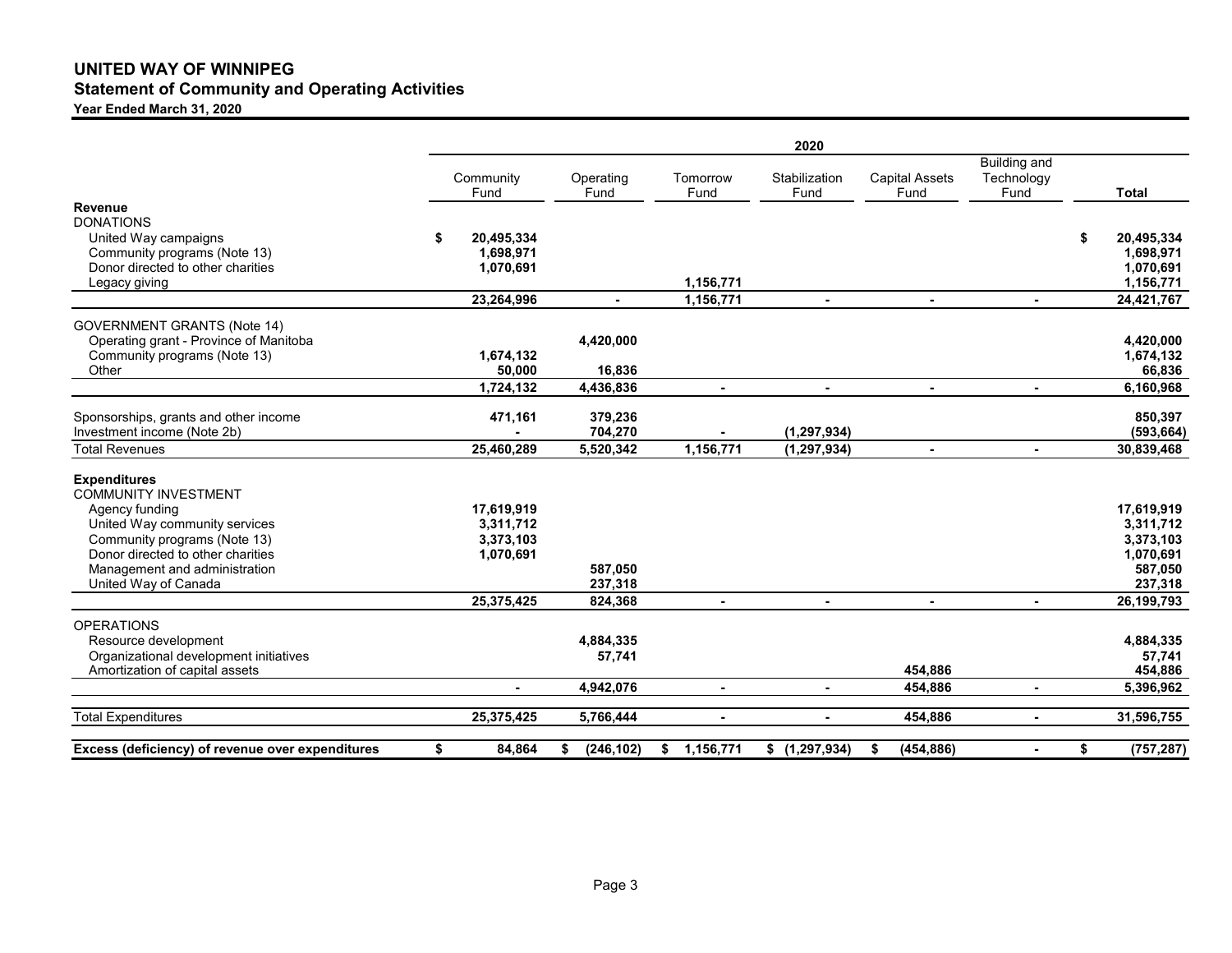#### **UNITED WAY OF WINNIPEG Statement of Changes in Fund Balances Year Ended March 31, 2021**

|                                                  |                   |                          |   |                  | 2021                  |                        |   |                                    |            |
|--------------------------------------------------|-------------------|--------------------------|---|------------------|-----------------------|------------------------|---|------------------------------------|------------|
|                                                  | Community<br>Fund | Operating<br>Fund        |   | Tomorrow<br>Fund | Stabilization<br>Fund | Capital Assets<br>Fund |   | Building and<br>Technology<br>Fund | Total      |
| Fund balance, beginning of year                  | \$<br>22,159,563  | $\overline{\phantom{0}}$ | S | 17,622,575       | 3,356,296             | 6,026,904              | S | 314,670                            | 49,480,008 |
| Excess (deficiency) of revenue over expenditures | 2,282,845         | (255, 170)               |   | 1,211,893        | 5,642,354             | (426, 882)             |   |                                    | 8,455,040  |
| Fund transfers:                                  |                   |                          |   |                  |                       |                        |   |                                    |            |
| Purchase of capital assets                       | (14, 633)         | (48,989)                 |   |                  |                       | 63,622                 |   |                                    |            |
| <b>Building and Technology Fund</b>              | (15, 525)         | (51, 975)                |   |                  | (2,000,000)           |                        |   | 2,067,500                          |            |
| Leadership Development                           |                   | 5,530                    |   |                  | (5,530)               |                        |   |                                    |            |
| Mortgage transfer                                |                   |                          |   |                  | (1,402,481)           | 1,402,481              |   |                                    |            |
| <b>Operating Fund</b>                            |                   | 350,604                  |   | -                | (350, 604)            |                        |   |                                    |            |
|                                                  | (30, 158)         | 255,170                  |   |                  | (3,758,615)           | 1,466,103              |   | 2,067,500                          |            |
| Increase (decrease) in fund balance for the year | 2,252,687         |                          |   | 1,211,893        | 1,883,739             | 1,039,221              |   | 2,067,500                          | 8,455,040  |
| Fund balance, end of year                        | 24,412,250        |                          |   | 18,834,468       | 5,240,035             | 7,066,125              |   | 2,382,170                          | 57,935,048 |

|                                                  |                   |                   |                  |   | 2020                  |    |                               |   |                                    |            |
|--------------------------------------------------|-------------------|-------------------|------------------|---|-----------------------|----|-------------------------------|---|------------------------------------|------------|
|                                                  | Community<br>Fund | Operating<br>Fund | Tomorrow<br>Fund |   | Stabilization<br>Fund |    | <b>Capital Assets</b><br>Fund |   | Building and<br>Technology<br>Fund | Total      |
| Fund balance, beginning of year                  | \$<br>22,109,636  | \$<br>$\sim$      | \$<br>16,465,804 | S | 5,017,295             | S. | 6,380,370                     | S | 264,190                            | 50,237,295 |
| Excess (deficiency) of revenue over expenditures | 84,864            | (246, 102)        | 1,156,771        |   | (1, 297, 934)         |    | (454, 886)                    |   |                                    | (757, 287) |
| Fund transfers:                                  |                   |                   |                  |   |                       |    |                               |   |                                    |            |
| Purchase of capital assets                       | (19, 412)         | (64, 988)         |                  |   |                       |    | 101,420                       |   | (17,020)                           |            |
| <b>Building and Technology Fund</b>              | (15, 525)         | (51, 975)         |                  |   |                       |    |                               |   | 67,500                             |            |
| <b>Operating Fund</b>                            |                   | 363,065           |                  |   | (363,065)             |    |                               |   |                                    |            |
|                                                  | (34, 937)         | 246,102           |                  |   | (363,065)             |    | 101,420                       |   | 50,480                             |            |
| Increase (decrease) in fund balance for the year | 49,927            |                   | 1,156,771        |   | (1,660,999)           |    | (353, 466)                    |   | 50,480                             | (757, 287) |
| Fund balance, end of year                        | \$<br>22,159,563  |                   | 17,622,575       |   | 3,356,296             |    | 6,026,904                     |   | 314,670                            | 49,480,008 |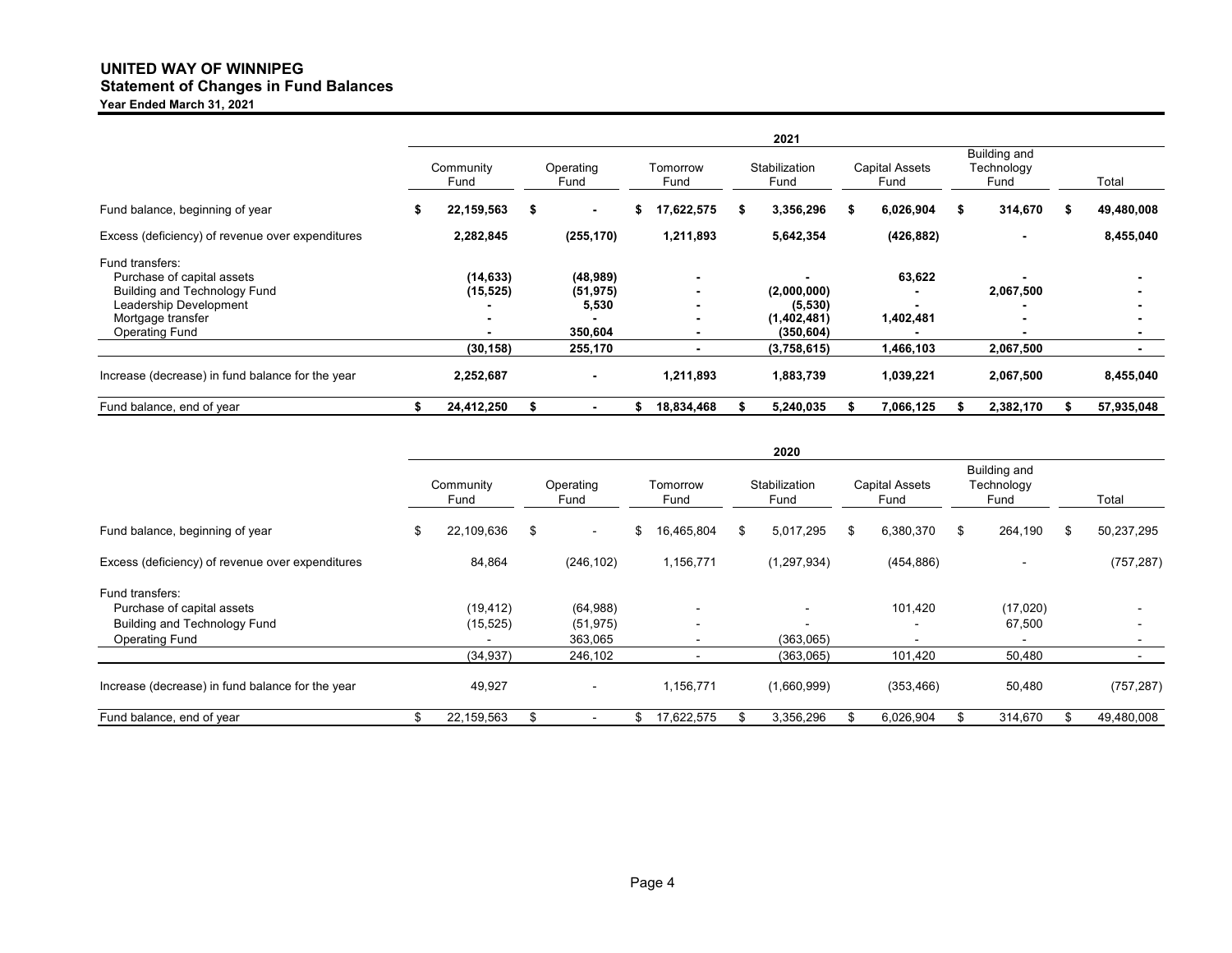# **UNITED WAY OF WINNIPEG**

# **Statement of Cash Flows**

**Year ended March 31, 2021**

|                                                                                                                                                                               |          | 2021                                  |                                | 2020                               |
|-------------------------------------------------------------------------------------------------------------------------------------------------------------------------------|----------|---------------------------------------|--------------------------------|------------------------------------|
| Cash flows from operating activities<br>Excess (deficiency) of revenue over expenditures<br>Items not involving cash<br>Amortization<br>Unrealized (gain)/loss on investments | \$       | 8,455,040<br>426,882<br>(5,980,670)   | \$                             | (757, 287)<br>454,886<br>640,549   |
| Non-operating Tomorrow Fund contributions<br>Change in deferred contributions<br>Changes in non-cash working capital                                                          |          | (1, 153, 547)<br>212,630<br>1,706,028 |                                | (1, 156, 771)<br>97,886<br>51,093  |
|                                                                                                                                                                               |          | 3,666,363                             |                                | (669, 644)                         |
| Cash flows from financing activities<br><b>Tomorrow Fund contributions received</b><br>Repayment of mortgage payable                                                          |          | 1,156,530<br>(201, 420)<br>955,110    |                                | 1,149,596<br>(194, 228)<br>955,368 |
| Cash flows from investing activities<br>Capital expenditures, net<br>Purchase of investments                                                                                  |          | (63, 622)                             |                                | (101, 420)<br>(1,500,000)          |
|                                                                                                                                                                               |          | (63, 622)                             |                                | (1,601,420)                        |
| Change in cash and cash equivalents                                                                                                                                           |          | 4,557,851                             |                                | (1,315,696)                        |
| Cash and cash equivalents, beginning of year                                                                                                                                  |          | 4,799,068                             |                                | 6,114,764                          |
| Cash and cash equivalents, end of year                                                                                                                                        | \$       | 9,356,919                             | \$                             | 4,799,068                          |
| <b>Represented by:</b>                                                                                                                                                        |          |                                       |                                |                                    |
| Cash<br>Short-term investments                                                                                                                                                | \$<br>\$ | 8,886,031<br>470,888<br>9,356,919     | \$<br>$\overline{\mathcal{S}}$ | 4,329,128<br>469,940<br>4,799,068  |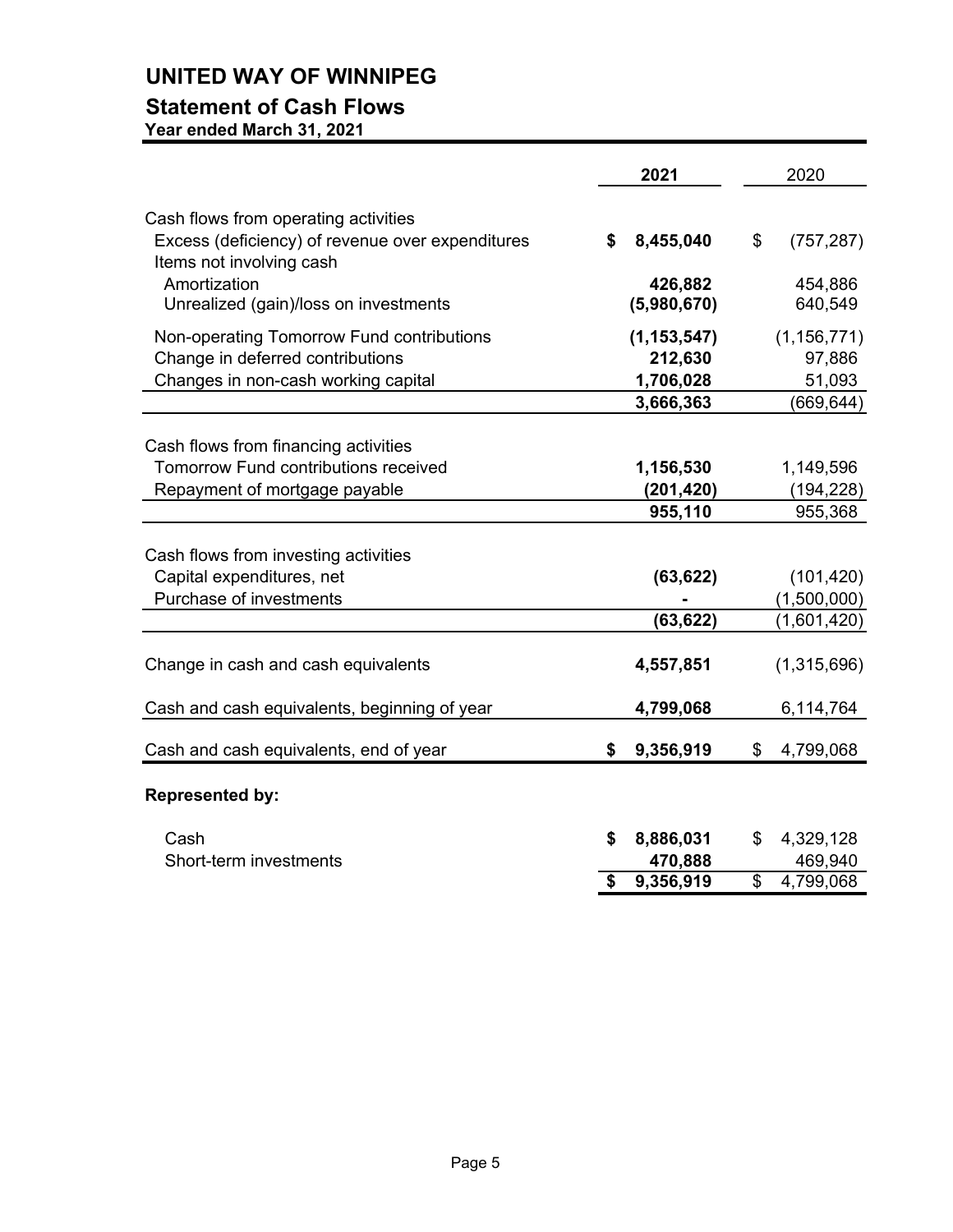## **1. PURPOSE OF THE ORGANIZATION**

United Way of Winnipeg (the "Organization") was incorporated in 1965 in response to the joint efforts of its founders, the Winnipeg Labour Council and the Winnipeg Chamber of Commerce.

United Way of Winnipeg is a non-profit, non-partisan, volunteer driven organization that engages and unites Winnipeggers in a shared effort to improve the quality of life and build a stronger, safer, more caring community for the benefit of everyone living in Winnipeg.

United Way of Winnipeg operates according to the highest standards of conduct consistent with its commitment to voluntarism, integrity, accountability, accessibility, being apolitical and having respect for donors, service providers and the users of service.

# **2. SIGNIFICANT ACCOUNTING POLICIES**

The financial statements have been prepared in accordance with Canadian accounting standards for not-for-profit organizations and reflect the following significant accounting policies:

#### *a) Contributed services*

A large number of people have volunteered significant amounts of their time to United Way of Winnipeg and its agencies. No objective basis is available to measure the value of this significant contribution and no amount has been reflected in these financial statements for these services.

#### *b) Revenue recognition*

The Organization follows the restricted fund method in which externally restricted contributions are recognized in the fund corresponding to the purpose for which they were contributed. Other restricted contributions received for funds not presented separately are deferred and recognized as revenue in the Community Fund in the year in which the related restriction is met.

Unrestricted campaign contributions, net of an allowance for uncollectible pledges, are recognized as revenue in the period in which the campaign is held.

Investment income comprises interest from cash, interest from short-term investments, interest from pooled investment funds, realized gains and losses on the sale of investments and unrealized gains and losses in the fair value of pooled investment funds.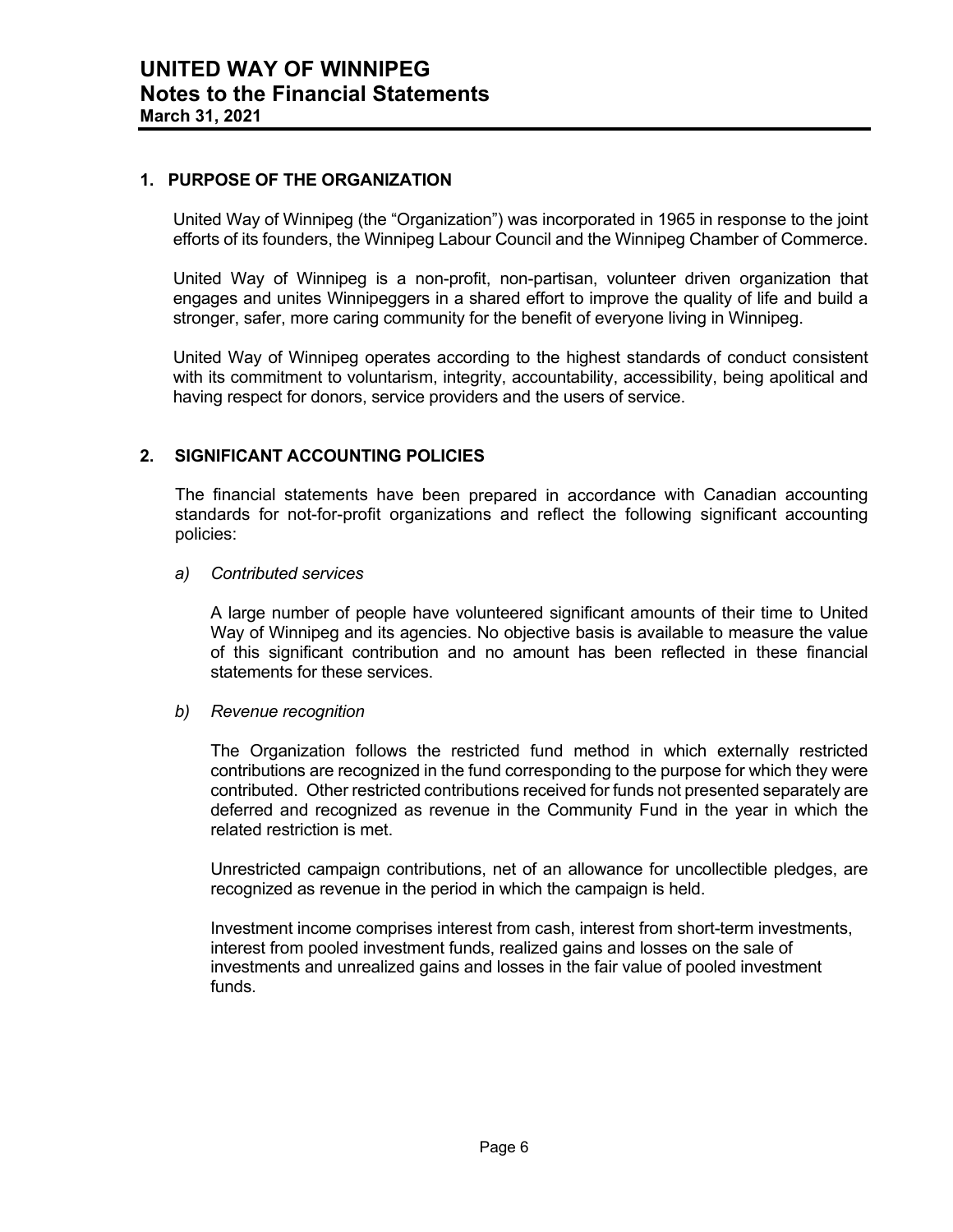# **2. SIGNIFICANT ACCOUNTING POLICIES (continued)**

#### *b) Revenue recognition (continued)*

A portion of the annual investment income equal to the Consumer Price Index (CPI) is capitalized to the Tomorrow Fund on an annual basis – see Tomorrow Fund (Note 3). On an annual basis, in conjunction with its annual budgeting process, the Board of Trustees approves an allocation of the remaining non-capitalized investment income to the Community Fund and Operating Fund. Typically, the allocation is based on a percentage return that could be expected over the long term for United Way's type of investment portfolio. In this way, the Board of Trustees approves the use of investment returns to provide a stable flow of resources for community investment and operations. Accordingly, changes in the market value of investment funds are reflected as income or loss from investments in the Stabilization Fund. In any year where returns on investments are higher than the Board of Trustees approved allocation, the excess will serve as an additional increase to the Stabilization Fund. In a year where returns are lower, the budgeted allocations to Community Fund and Operating Fund are made using the previous excess investment returns in the Stabilization Fund. The Board could also choose to continue to capitalize income to the Tomorrow Fund when investment returns are lower than CPI. The financial statements reflect the 2020/21 budget which had no investment income allocated to the Community Fund since investment returns were anticipated to be unpredictable due to COVID-19.

Other revenues are recognized in the fund corresponding to the purpose for which they were contributed when persuasive evidence of an arrangement exists, the amount is fixed or determinable, and collection is reasonably assured. Where these amounts relate to pledges, the amount recorded is net of an allowance for uncollectible pledges.

United Way of Winnipeg is requested by certain employers and employee groups to act on behalf of their provincial and national campaigns by receiving funds and disbursing them on their behalf to other United Ways. Funds received and disbursed under these centrally coordinated campaigns are not included in the statement of community and operating activities and changes in fund balances. Total funds received and processed on behalf of other United Ways were \$2,360,004 (2020 - \$1,710,935).

Funds received by United Way of Winnipeg for campaigns centrally coordinated by other United Ways are included in the campaign revenue amount on the statement of community and operating activities and changes in fund balances.

#### *c) Fundraising Costs*

Fundraising costs are recognized as an expense in the period in which they are incurred.

Payments to agencies are recognized as expenses following both program and financial approval by the Board of Trustees.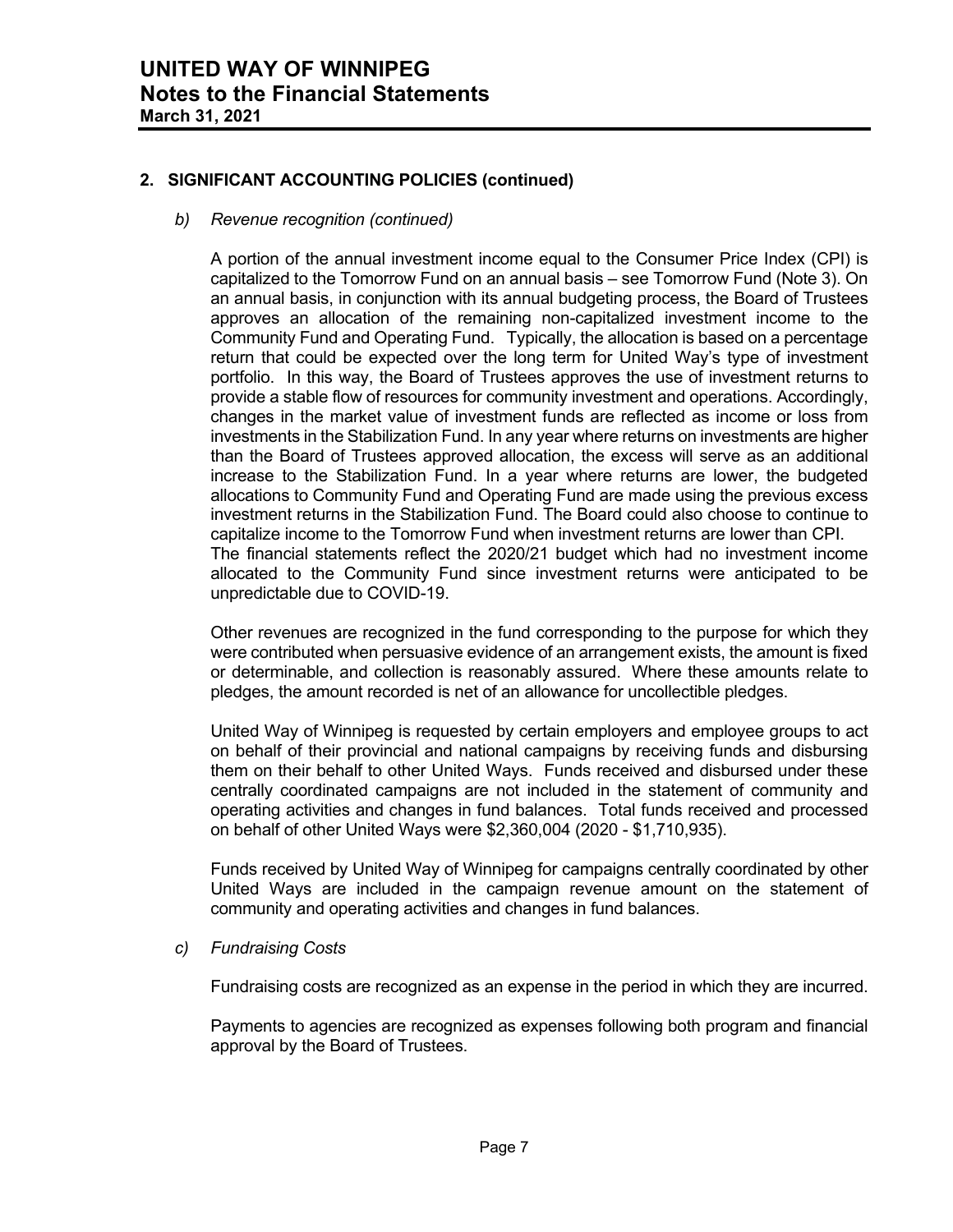#### **2. SIGNIFICANT ACCOUNTING POLICIES (continued)**

*d) Pledges receivable*

Contributions pledged, net of an allowance for uncollectible pledges, are recorded as receivables.

*e) Capital assets*

Purchased capital assets are recorded at cost. Contributed capital assets are recorded at fair value at the date of contribution. Amortization is provided on a straight-line basis using the following rates:

| <b>Furniture and fixtures</b> | 10 years     |
|-------------------------------|--------------|
| Equipment                     | 5 years      |
| Computer equipment            | 4 to 5 years |
| Computer software             | 3 to 4 years |
| Donation software             | 10 years     |
| Telecommunications            | 10 years     |

Costs reflected under the Building category are amortized based on the following components and rates on a straight-line basis:

| <b>Building</b>    | 50 years |
|--------------------|----------|
| Roof               | 25 years |
| <b>HVAC System</b> | 15 years |

#### *f) Use of estimates*

The preparation of financial statements in conformity with Canadian accounting standards for not-for-profit organizations requires management to make estimates and assumptions that affect the reported amounts of assets and liabilities and disclosures of contingent assets and liabilities at the date of the financial statements and the reported amounts of revenue and expenses during the reporting period. The significant estimates include the allowance for uncollectible pledges and the useful life of capital assets. Actual results could differ from these estimates.

#### *g) Financial instruments*

The Organization initially measures its financial assets and financial liabilities at fair value. The Organization subsequently measures all its financial assets and financial liabilities at amortized cost, except for investments in marketable securities that are quoted in an active market, which are measured at fair value. Changes in fair value are recognized in the statement of community and operating activities and changes in fund balances.

Financial assets measured at amortized cost include cash and pledges receivable.

Financial liabilities measured at amortized cost include accounts payable and accrued liabilities, mortgage payable and other liabilities.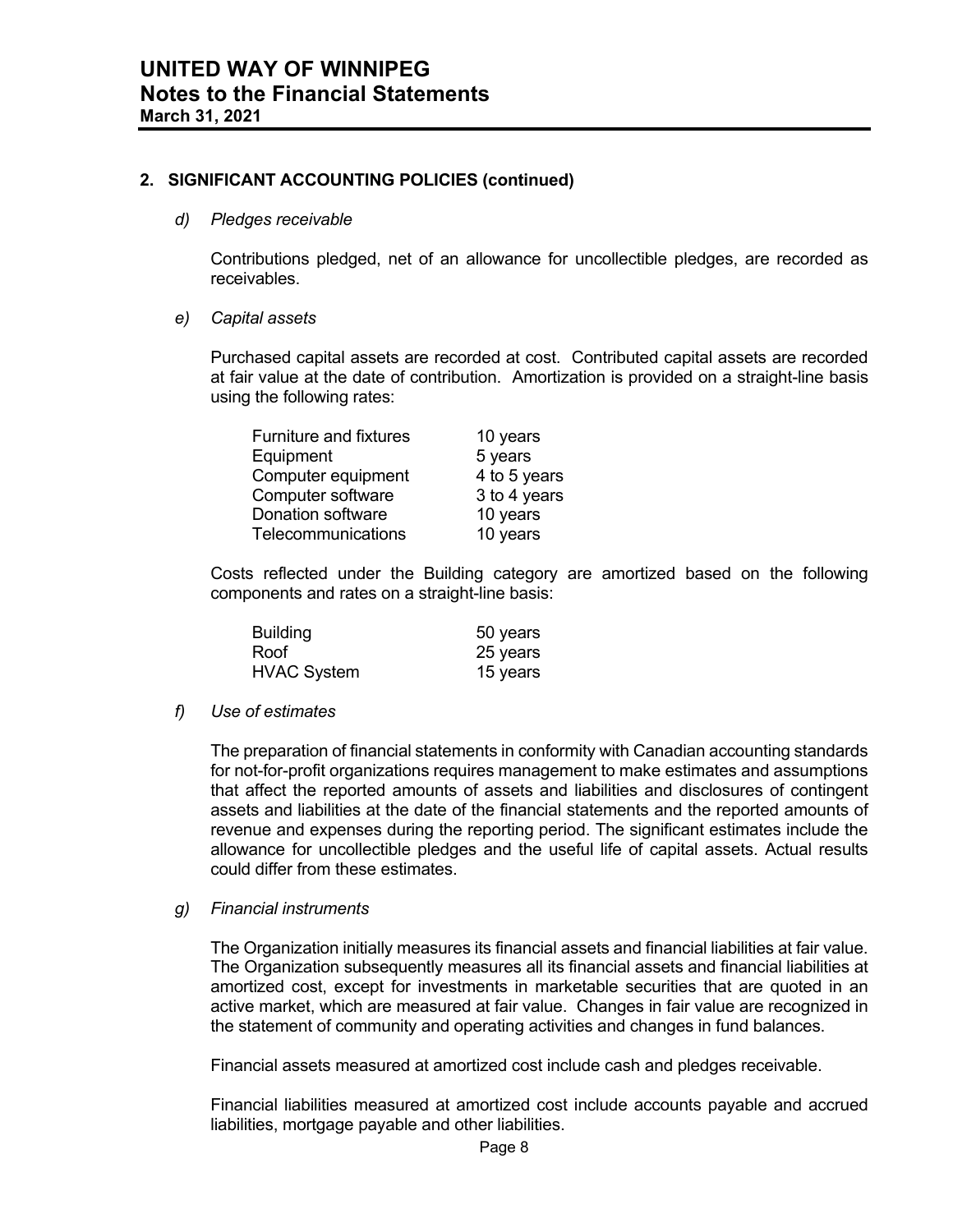# **2. SIGNIFICANT ACCOUNTING POLICIES (continued)**

#### *g) Financial instruments (continued)*

The Organization's financial assets measured at fair value include investments and pooled investment funds. The fair values of these investments are determined by reference to the latest closing market value of each respective fund.

Financial assets are tested for impairment at the end of the reporting period if there are indications that the assets may be impaired.

*h) Allocation of expenses*

General management and operations expenses, along with general marketing and communication expenses, are allocated between Resource Development expenses and Community Investment management and administration expenses based on an analysis of time and effort to support these specific areas of the Organization.

#### **3. NATURE OF FUND BALANCES**

#### *Community Fund*

The source of the Community Fund is all resources dedicated or directed to supporting investments in the community including: donations to the annual campaign; program sponsorships; government and non-government grants; gifts-in-kind; and investment income allocated through the annual budgeting process. These resources may contain restrictions imposed by the donor or provider (i.e. allocation to a particular agency or investment in a particular program, initiative or area of service) or they may be unrestricted.

The purpose of the Community Fund is the investment of unrestricted resources in the community through funding in accordance with partnership agreements and expenditures for community services, programs and/or initiatives which support sustainable community solutions to pressing social issues. Restricted resources are allocated or expended in accordance with the directions of the donor.

The revenues presented in the 2021 Statement of Community and Operating Activities include the proceeds of the 2020 Annual Campaign. In April of each year, the Organization's Board of Trustees approves the expenditure of these proceeds to support vital community services in Winnipeg. As a result, the associated community investment expense will be recorded in the year that will end on March 31, 2022.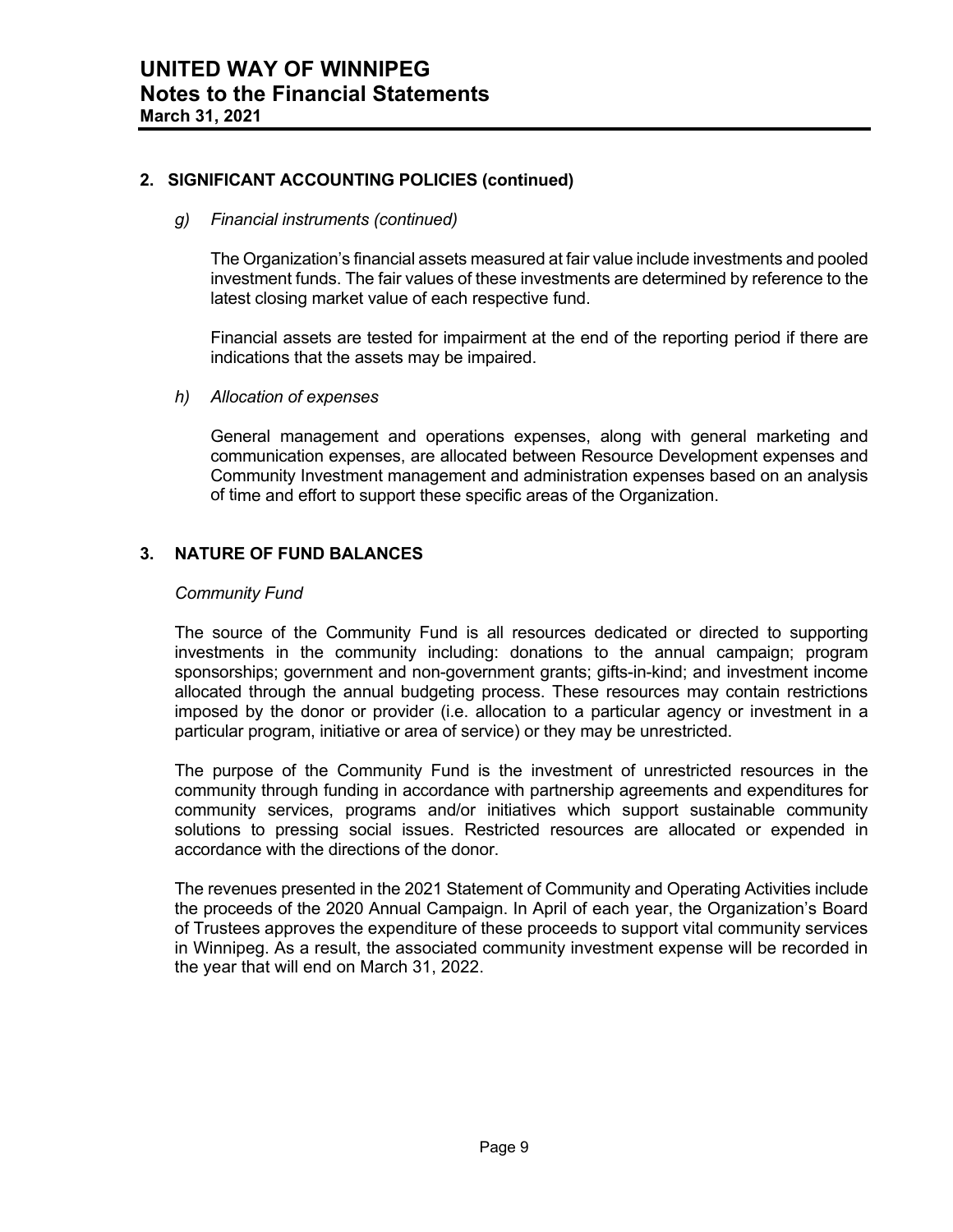# **3. NATURE OF FUND BALANCES (continued)**

#### *Operating Fund*

The source of the Operating Fund is the accumulation of resources dedicated or directed to cover the operating and development costs of United Way of Winnipeg including: Provincial funding; sponsorships; other government and non-government grants; special events; gifts-inkind; and investment income allocated through the annual budgeting process.

The purpose of the Operating Fund is to record expenditures on: resource development; management and administration; marketing and communication; administration of community investments; research and development and purchase of capital assets for operating purposes.

#### *Tomorrow Fund*

The source of the Tomorrow Fund is permanent capital gifts made by donors to provide ongoing benefit to the community and a portion of the investment income earned on the fund. These gifts may contain restrictions imposed by the donor (i.e. governing the use of investment income) or they may be unrestricted. Separate capital records are maintained for each capital gift to ensure that the directions of the donor are implemented accurately.

In order to preserve the purchasing power of the Tomorrow Fund, the portion of the annual investment income equal to the Consumer Price Index is capitalized to the Fund on an annual basis as described in Note 2b.

#### *Stabilization Fund*

The purpose of the Stabilization Fund is to support community service levels and United Way operations in special circumstances and to manage the use of investment income in order to provide a stable flow of resources for community investment and operations. Accordingly, changes in the market value of investment funds are reflected as income or loss from investments in the Stabilization Fund. On an annual basis, in conjunction with its annual budgeting process, the Board of Trustees approves an allocation of investment income from the Stabilization Fund to the Community and Operating Funds. In addition, in accordance with policy, in any year where returns on investments are higher (lower) than the Board of Trustees approved allocation, the excess (shortfall) will serve as an additional increase (decrease) to the Stabilization Fund.

#### *Capital Assets Fund*

The Capital Assets Fund was established to record the investment in capital assets, net of the mortgage liability. The purchase price of operating capital assets is funded through transfers from the Operating Fund, Community Fund and Building and Technology Fund. The purchase price of United Way's building was funded by the Federal and Provincial Government, private capital contributions with the balance being mortgage financed. On an annual basis, amortization expense is charged to the Capital Assets Fund.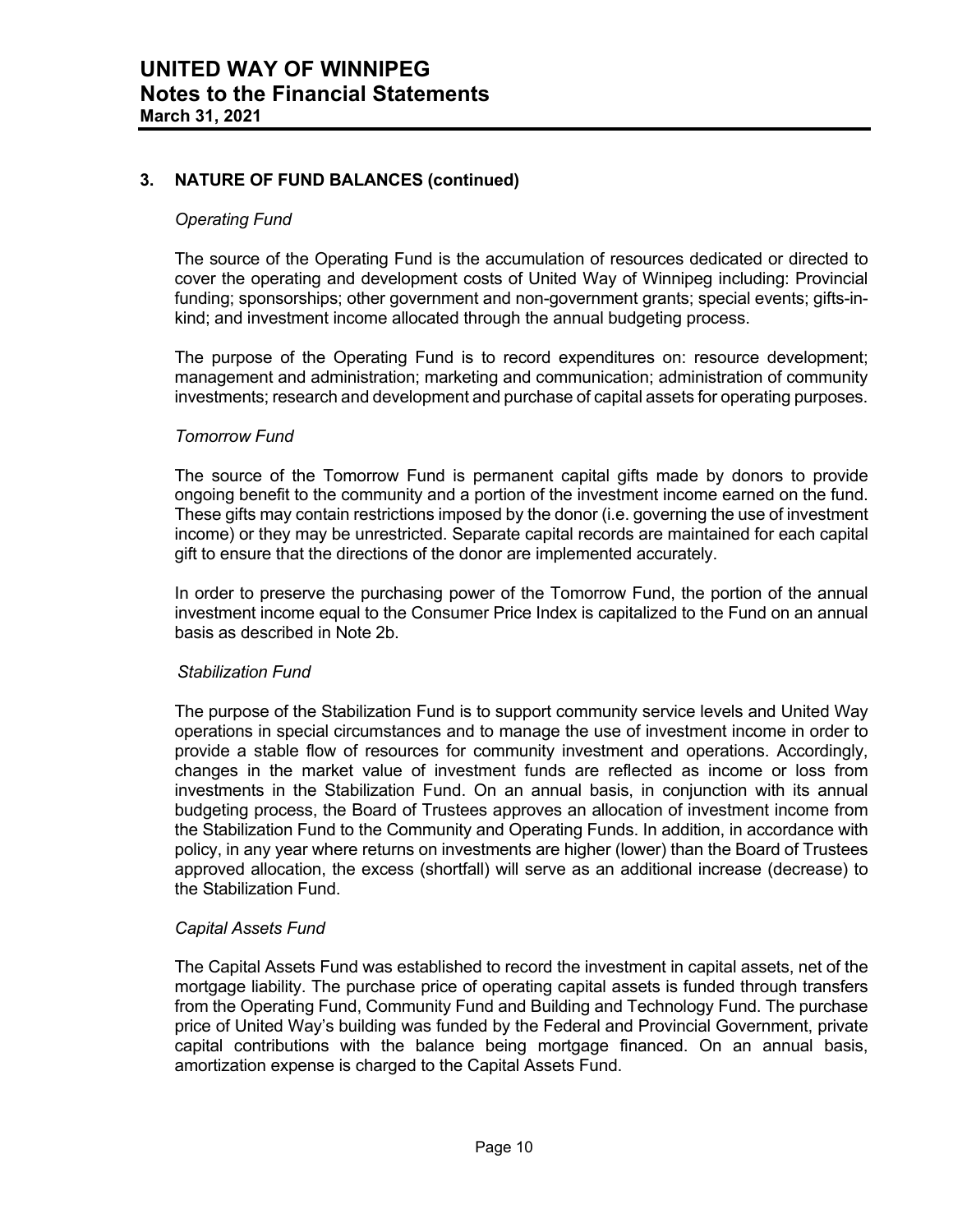# **3. NATURE OF FUND BALANCES (continued)**

#### *Building and Technology Fund*

The Building Fund was established to allow for funds to be set aside for future significant repairs, maintenance and replacement costs related to United Way of Winnipeg's building at 580 Main Street. In 2018, it was expanded to become a Building and Technology Fund in order to similarly set aside funds for large technology infrastructure purchases in future years.

The source of the Building and Technology Fund is annual transfers from the Operating and Community Funds allocated through the annual budgeting process to cover costs including, but not limited to, roof repairs/replacement, window replacement, HVAC systems, server replacements, network replacements, etc.

As at March 31, 2021, United Way's Board approved a one-time transfer of \$2,000,000 from the Stabilization Fund to the Building & Technology Fund. This transfer was made to enable United Way's planned digital transformation over the next 3-4 years.

# **4. CASH AND INVESTMENTS**

|    |                                          | 2021             | <u> 2020</u>    |
|----|------------------------------------------|------------------|-----------------|
|    | Cash                                     | \$<br>8,886,031  | \$<br>4,329,128 |
|    | Short-term investments                   | 470,888          | 469,940         |
|    | Pooled investment funds                  | 39,200,370       | 33,219,700      |
|    |                                          | \$<br>48,557,289 | \$38,018,768    |
| 5. | <b>PLEDGES RECEIVABLE</b>                |                  |                 |
|    |                                          | 2021             | <u>2020</u>     |
|    | Current campaign pledges                 | \$<br>9,381,277  | 9,868,002<br>\$ |
|    | Prior campaign pledges                   | 799,144          | 875,611         |
|    | Other pledges                            | 131,349          | 134,252         |
|    | Province of Manitoba grants              | 1,399,044        | 1,500,000       |
|    | Other miscellaneous receivables          | 1,800,931        | 1,837,832       |
|    |                                          | 13,511,745       | 14,215,697      |
|    | Less allowance for uncollectible pledges | (1,513,074)      | (2, 118, 948)   |
|    |                                          | \$<br>11,998,671 | \$12,096,749    |

The gross allowance for uncollectible pledges of \$1,550,000 (2020 - \$2,200,000) is net of writeoffs recorded of \$36,926 (2020 - \$81,052).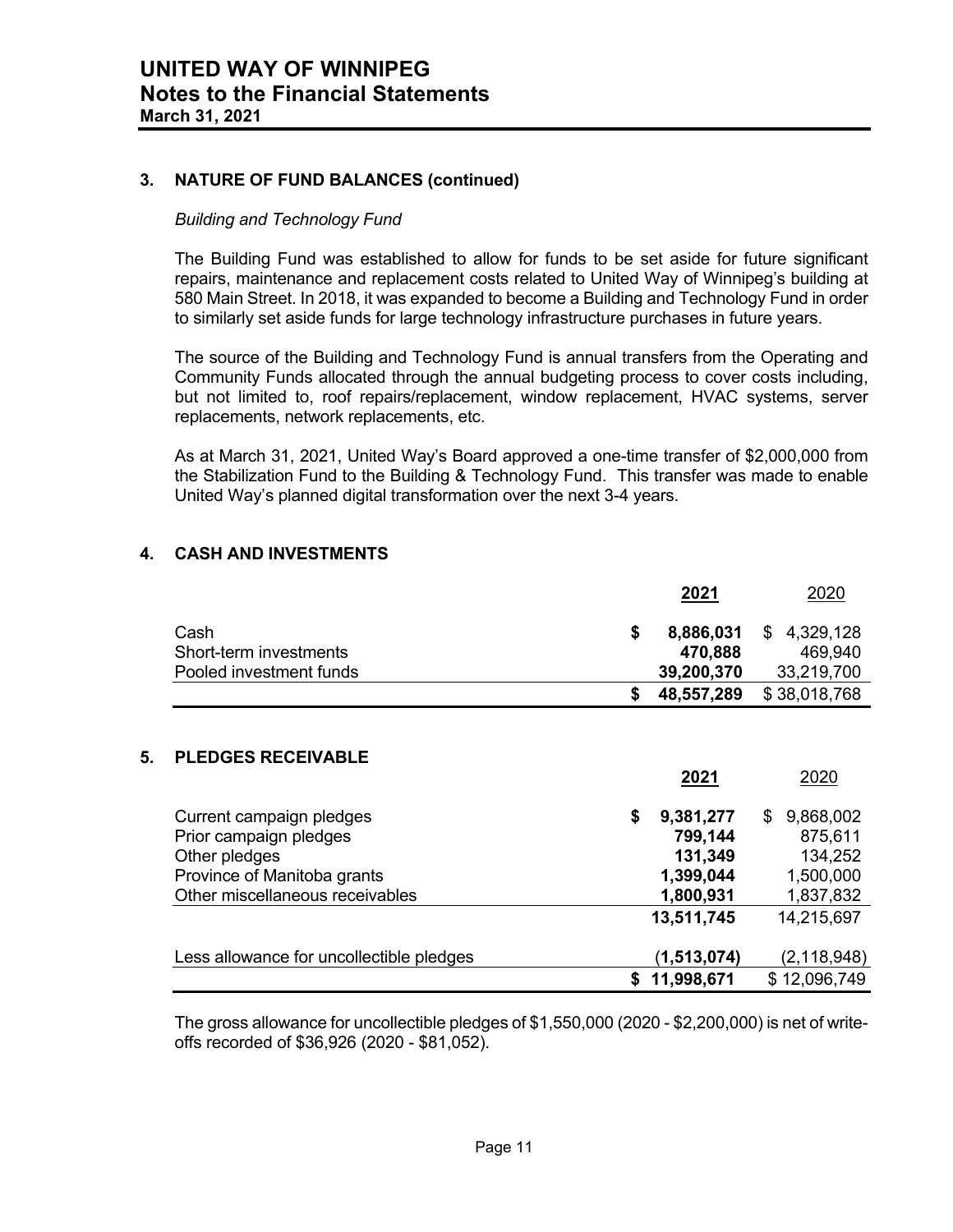## **6. CAPITAL ASSETS**

|                               |              | 2021                        |               | 2020                        |
|-------------------------------|--------------|-----------------------------|---------------|-----------------------------|
|                               | Cost         | Accumulated<br>Amortization | Cost          | Accumulated<br>Amortization |
| <b>Furniture and fixtures</b> | S<br>754,954 | \$<br>699,778               | \$<br>754,954 | \$<br>663,419               |
| Equipment                     | 15,297       | 15,297                      | 15,297        | 15,297                      |
| Computer equipment            | 1,367,950    | 1,191,916                   | 1,304,327     | 1,088,809                   |
| Computer software             | 1,296,426    | 1,295,550                   | 1,296,426     | 1,293,299                   |
| Donation software             | 883,231      | 557,574                     | 883,231       | 469,196                     |
| Telecommunications            | 94,856       | 94,856                      | 94,856        | 90,113                      |
| Land                          | 523,283      |                             | 523,283       |                             |
| <b>Building</b>               | 8,446,960    | 2,016,111                   | 8,446,960     | 1,824,067                   |
|                               | 13,382,957   | 5,871,082                   | 13,319,334    | 5,444,200                   |
| Cost less accumulated         |              |                             |               |                             |
| amortization                  |              | \$7,511,875                 | \$7,875,134   |                             |

# **7. GOVERNMENT REMITTANCES PAYABLE**

 Included in accounts payable and accrued liabilities at March 31, 2021 is \$27,660 of property taxes owing (2020 - \$27,154).

# **8. MORTGAGE PAYABLE**

 United Way of Winnipeg has a commercial mortgage loan with Cambrian Credit Union for a 60 month term (maturing June 30, 2021) and an 87 month amortization. The loan bears interest at a fixed rate of 3.70% (2020 – fixed rate of 3.70%).

 Amounts outstanding under the loan are repayable on demand. However, unless and otherwise demanded, blended monthly principal and interest payments of \$18,765 are required on the  $1<sup>st</sup>$  of every month. No donor dollars from the annual campaign are used towards the financing costs of the mortgage.

 The loan is secured by a first fixed charge over the commercial property located at 580 Main Street and a general security agreement providing a first floating charge over United Way of Winnipeg's assets related specifically to this project.

 The construction of the commercial property located at 580 Main Street was financed by way of:

- A commercial loan, which as at March 31, 2021 is \$445,750;
- Government contributions of \$5,389,958 from Canada Manitoba Infrastructure; and
- \$1,810,000 of capital campaign donation pledges.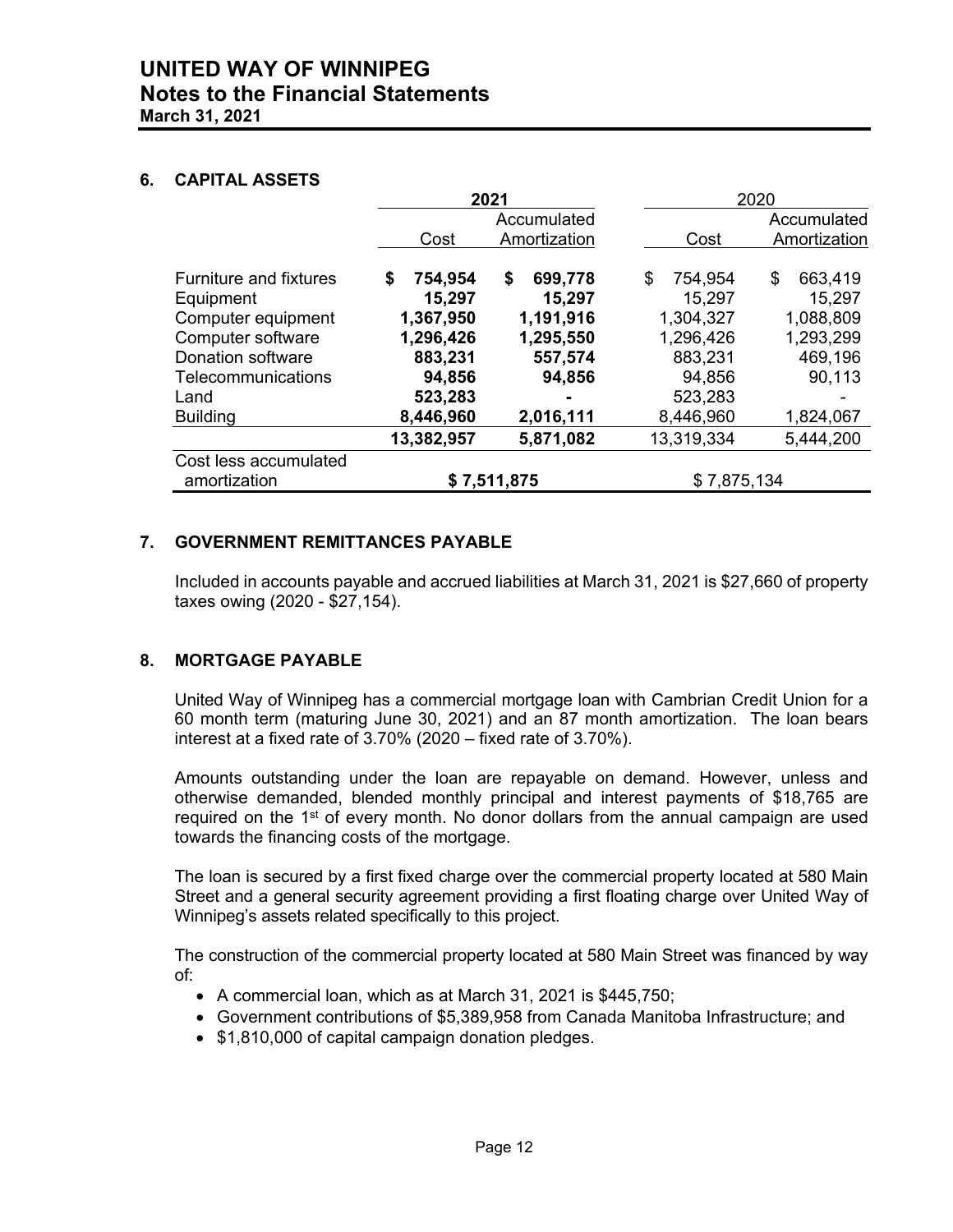# **9. DEFERRED CONTRIBUTIONS**

Deferred contributions reflect externally restricted contributions that include donor directed donations to specific registered charities, grants for specific purposes from private donors, and unspent funding received for Community Programs (Note 13). Deferred contributions for these programs includes:

|                                   | 2021      | 2020      |
|-----------------------------------|-----------|-----------|
| For Every Family (FEF) Initiative | 3,449,164 | 4,245,251 |
| <b>Winnipeg Boldness Project</b>  | 967,305   | 378,264   |
| Manitoba Youth Hubs               | 460,000   |           |
| Deferred donor directed donations | 600,222   | 640,546   |
| Other                             | 10,000    | 10,000    |
|                                   | 5,486,691 | 5,274,061 |

# **10. OTHER LIABILITIES**

Other liabilities include funds payable to other United Ways of \$1,196,635 (2020 - \$1,151,469).

## **11. FINANCIAL INSTRUMENTS**

United Way of Winnipeg actively manages the risks that arise from its use of financial instruments by adhering to its Board approved Asset Investment, Management and Governance Policy. This policy outlines the objectives, parameters and constraints of United Way's investing activities and prescribes limits around the quality and concentration of investments held by United Way. United Way's investment manager is responsible for recommending a proposed asset mix within the targets set for each asset class in the Investment Policy.

#### *a) Credit risk*

Credit risk exists where a significant portion of the portfolio is invested in securities which have similar characteristics or which are expected to follow similar variations relating to economic or political conditions. The risk of excess concentration is mitigated by an investment policy established by the Board of Trustees, which sets out various investment thresholds. The portfolio, which is managed by an external investment manager, includes the following concentrations: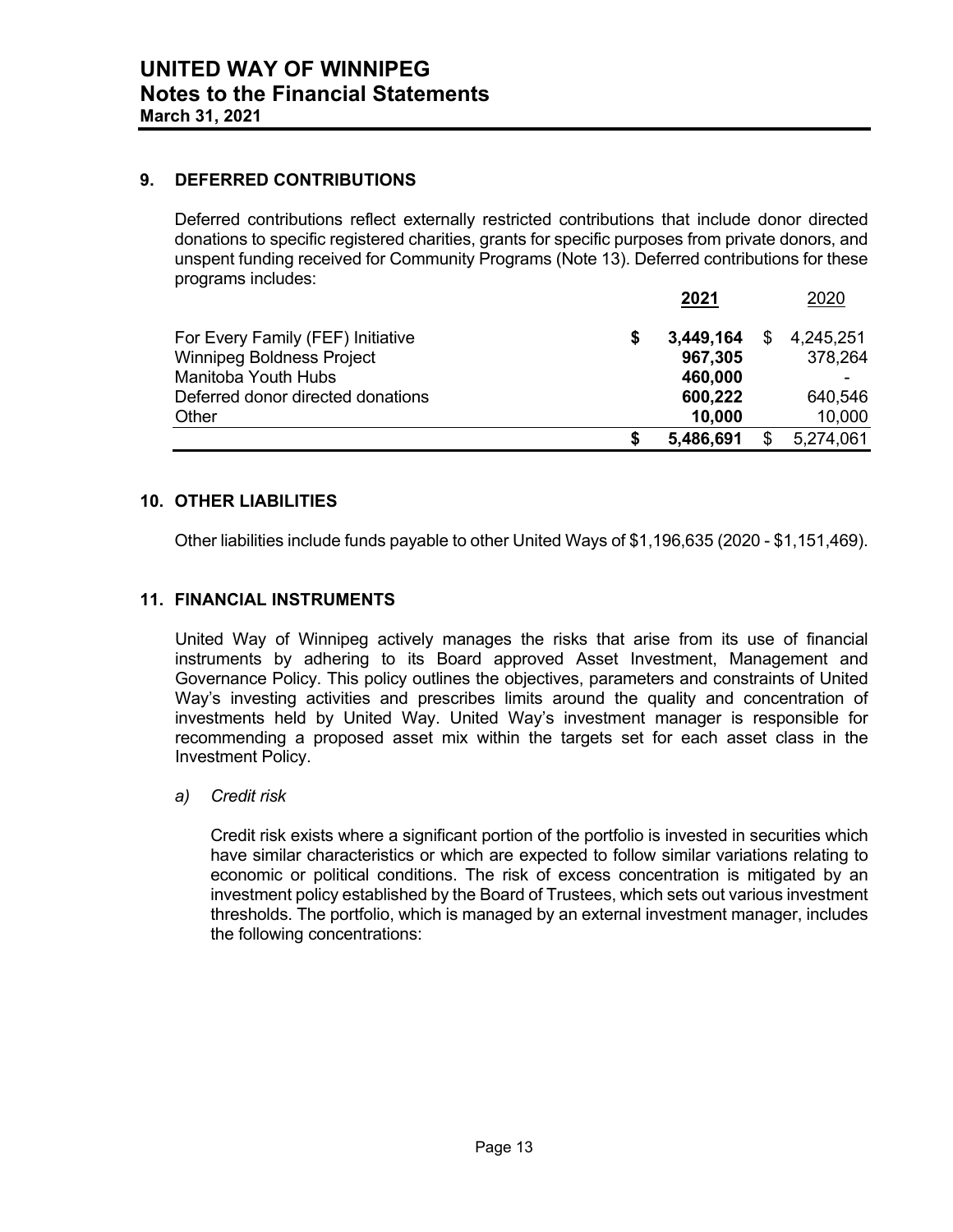## **11. FINANCIAL INSTRUMENTS (continued)**

*a) Credit risk (continued)*

#### **Pooled Investment Funds**

| Corporate/Government Bond Funds   | 14.5%  | 5,670,915    |
|-----------------------------------|--------|--------------|
| <b>Canadian Equity Funds</b>      | 26.0%  | 10,195,885   |
| <b>Canadian Real Estate Funds</b> | 14.3%  | 5,610,714    |
| Mortgage Funds                    | 19.9%  | 7,810,724    |
| U.S. Equity Funds                 | 7.3%   | 2,881,735    |
| <b>U.S. Dividends Funds</b>       | 5.1%   | 1,998,860    |
| <b>International Equity Funds</b> | 10.4%  | 4,070,139    |
| <b>Emerging Markets Fund</b>      | 2.5%   | 961,398      |
|                                   | 100.0% | \$39,200,370 |

#### *b) Market risk*

Market risk is the potential for financial loss to United Way from changes in the values of its financial instruments due to changes in interest rates, currency exchange rates or equity prices. United Way's investments are subject to normal market fluctuations and to the risk inherent in investment in capital markets.

#### Interest rate risk

Interest rate risk is the risk that the fair value or future cash flows from a financial instrument will fluctuate because of changes in interest rates. United Way is exposed to this risk through its investments and long-term liabilities (mortgage). United Way manages this risk by holding a diversified investment portfolio and using a professional investment advisor, as well as regular monitoring of its mortgage and interest rates. This resulted in United Way locking its mortgage in for a 5-year fixed term during 2016-2017.

#### Foreign currency risk

Foreign currency exposure arises from the Organization's holdings of foreign securities. The amount of foreign securities held at March 31, 2021 is set out in Note 11 (a). The objective of United Way's investment policy is to manage currency risk by maintaining a diversified portfolio. The Organization does not engage in hedging transactions to reduce its exposure to foreign currency fluctuations.

#### Equity price risk

Equity price risk is the risk that the value of United Way's financial instruments will fluctuate due to changes in market prices. United Way is exposed to equity price risk because of its investment in index pooled funds. The objective of the Organization's investment policy is to manage equity price risk through its asset mix parameters and maintaining a diversified portfolio. The performance of United Way's investments is monitored by measuring against a benchmark consisting of relative weightings of TSX and S&P.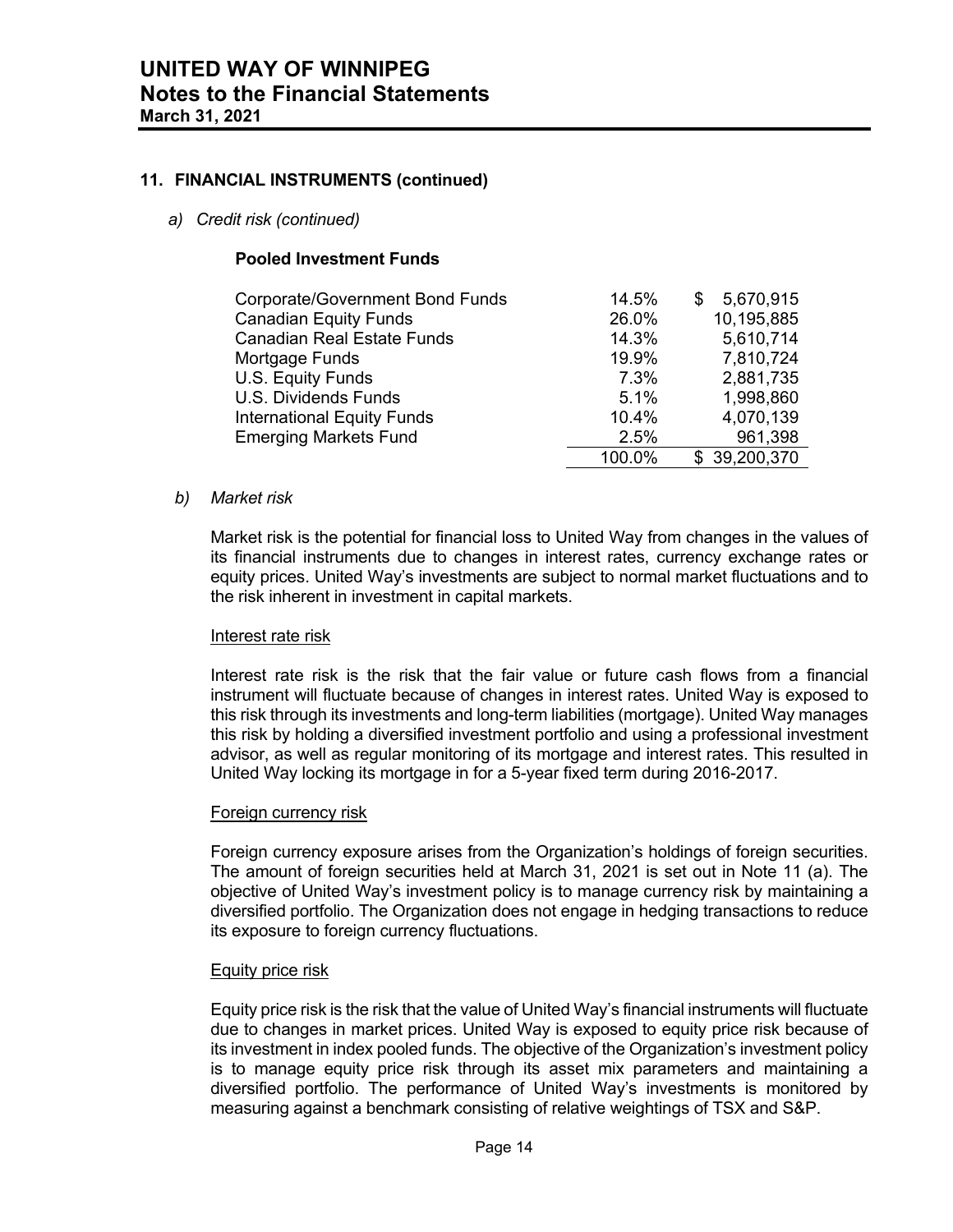## **12. PENSION PLAN**

The employees of United Way of Winnipeg are members of the Community Agencies Retirement Plan, a multi-employer, defined benefit pension plan, covering eligible members of participating community agencies in Manitoba.

The Plan is registered under the Pension Benefits Act of Manitoba and is funded by employee and agency matching contributions. The contributions are based on each employee's salary. An actuarial valuation is performed every year to determine if the contributions are adequate to finance the benefits accruing under the Plan and finance the amortization of any unfunded liabilities. Should contributions on a matching basis prove to be inadequate, then special payments are required to be made by the agencies.

An actuarial valuation prepared as at December 31, 2019 estimated that, on the basis of the data, assumptions and methods employed in the valuation, the current contribution rates are adequate, on an ongoing concern basis, to finance all membership service benefits accrued to that date.

In November 2015 the Province allowed the Plan to be exempt from the solvency funding requirements of the Pension Act. This exemption will reduce the risk to members' benefits and the future of the Plan that can be caused by the volatility of the markets and historically low interest rates.

While the Community Agencies Retirement Plan is a defined benefit pension plan, it is accounted for as a defined contribution plan – given that it is a multi-employer plan which makes it difficult to differentiate United Way of Winnipeg's portion. United Way of Winnipeg's pension contribution and expense for the year was \$331,379 (2020 - \$350,988).

# **13. COMMUNITY PROGRAMS**

United Way administers several collaborative Community Programs. One was newly added and two were expanded this last fiscal year. For presentation purposes this year, they have been rolled up into the category of Community Programs on the Statement of Community & Operating Activities instead of being shown as individual programs. Contributions to all Community Programs are recorded into deferred contributions and recognized as revenue in the period in which the related expenses are incurred (Note 9). The programs are:

 211 Manitoba is a free, confidential, 24/7 service that connects individuals to government, health, and social services available across the province. During the year ended March 31, 2021, \$191,298 was received from the Government of Canada as part of COVID-19 Funding to expand service from online only to include phone and chat support. The Province of Manitoba is providing \$510,000 to continue full service 211 for 2021/22 fiscal year, alongside a continued annual contribution from United Way donors of \$240,000. United Way is the lead agency.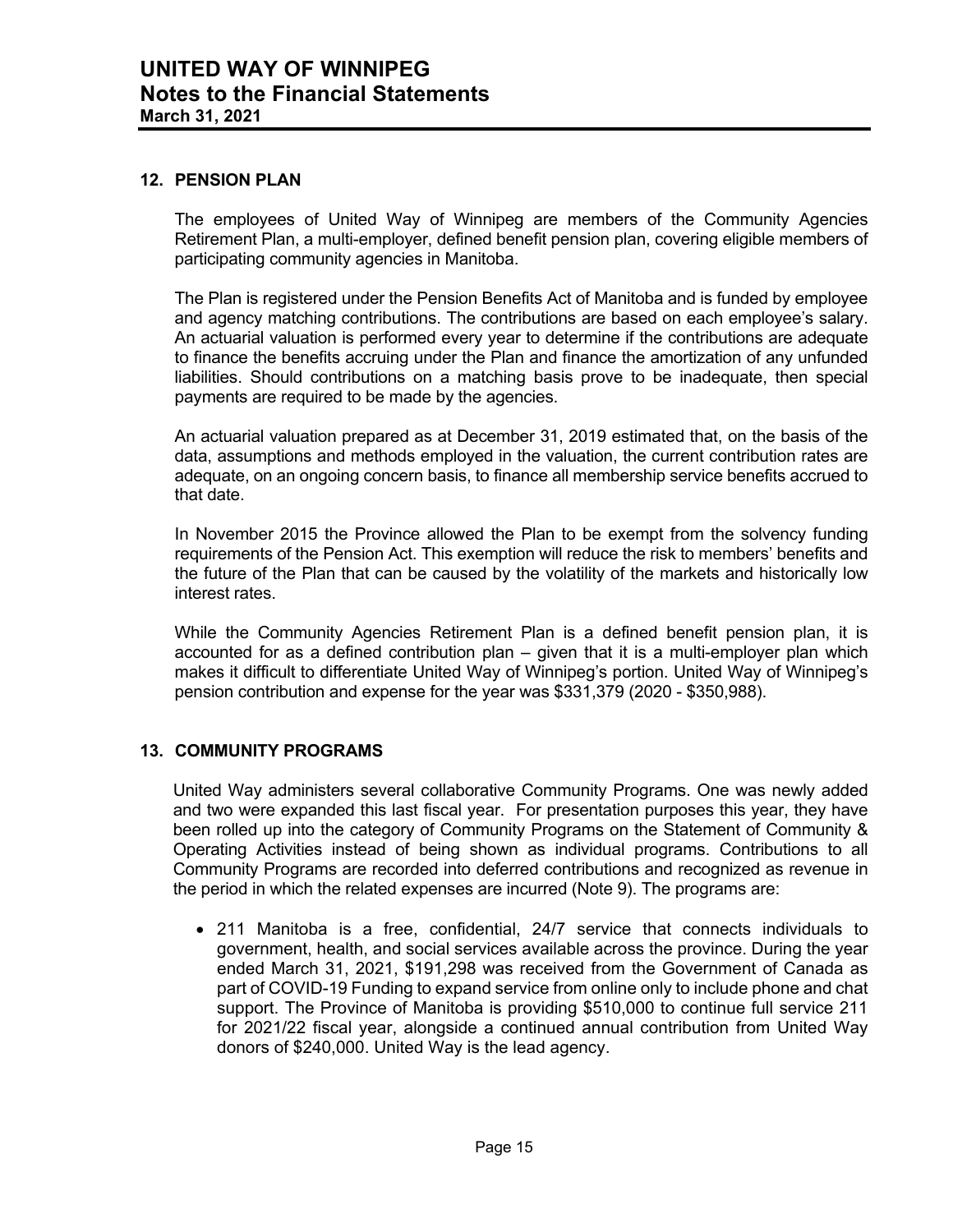# **13. COMMUNITY PROGRAMS (continued)**

- Manitoba Youth Hubs is a new transformation initiative in collaboration with the Government of Manitoba, Shared Health Manitoba, and a group of philanthropic partners. Youth Hubs will provide a one-stop shop for youth, offering mental health, addictions, primary care, employment, cultural supports and more under one roof. Five Hub sites were selected in the province during the year and will be operational in the 2021/22 fiscal year. The Province has committed \$1,980,000 and philanthropy is contributing \$3,400,000 through to March 2023. United Way is the lead agency.
- The For Every Family Initiative supports 24 Family Resource Centres located across Winnipeg. The initiative supports the Centres to work as a network, stay open longer hours and provide enhanced programming. \$7,500,000 has been raised for the 6-year initiative with all funds matched by the Province. The Initiative is entering its final year and discussions with the Province are underway. United Way is the lead agency.
- The Winnipeg Boldness Project is an Indigenous-led program focused on improving child and family outcomes in the Point Douglas neighbourhood. For 7 years, the Project has used social innovation tools to research, develop, test and scale effective practices and drive systems change consistent with the wisdom and approaches of Indigenous peoples. The project has operated for 7 years. The two primary funders recently committed new funding for the project with \$500,000 from the Province of Manitoba and \$750,000 over 3 years from the McConnell Foundation.

|  | A summary of the revenues and expenditures related to community programs are as follows: |  |  |
|--|------------------------------------------------------------------------------------------|--|--|
|  |                                                                                          |  |  |

|                               | 2021            | 2020            |
|-------------------------------|-----------------|-----------------|
| <b>Revenue</b>                |                 |                 |
| <b>DONATIONS</b>              |                 |                 |
| For Every Family              | \$<br>1,654,419 | \$<br>1,424,131 |
| The Winnipeg Boldness Project | 259,804         | 274,840         |
|                               | \$<br>1,914,223 | \$<br>1,698,971 |
| <b>GOVERNMENT GRANTS</b>      |                 |                 |
| For Every Family              | \$<br>1,654,419 | \$<br>1,424,132 |
| The Winnipeg Boldness Project | 250,000         | 250,000         |
| <b>Manitoba Youth Hubs</b>    | 877,000         |                 |
| 211 Manitoba                  | 160,723         |                 |
|                               | \$<br>2,942,142 | \$<br>1,674,132 |
| <b>Expenditures</b>           |                 |                 |
| For Every Family              | \$<br>3,308,838 | \$<br>2,848,263 |
| The Winnipeg Boldness Project | 509,804         | 524,840         |
| <b>Manitoba Youth Hubs</b>    | 877,000         |                 |
| 211 Manitoba                  | 160,723         |                 |
|                               | \$<br>4,856,365 | \$<br>3,373,103 |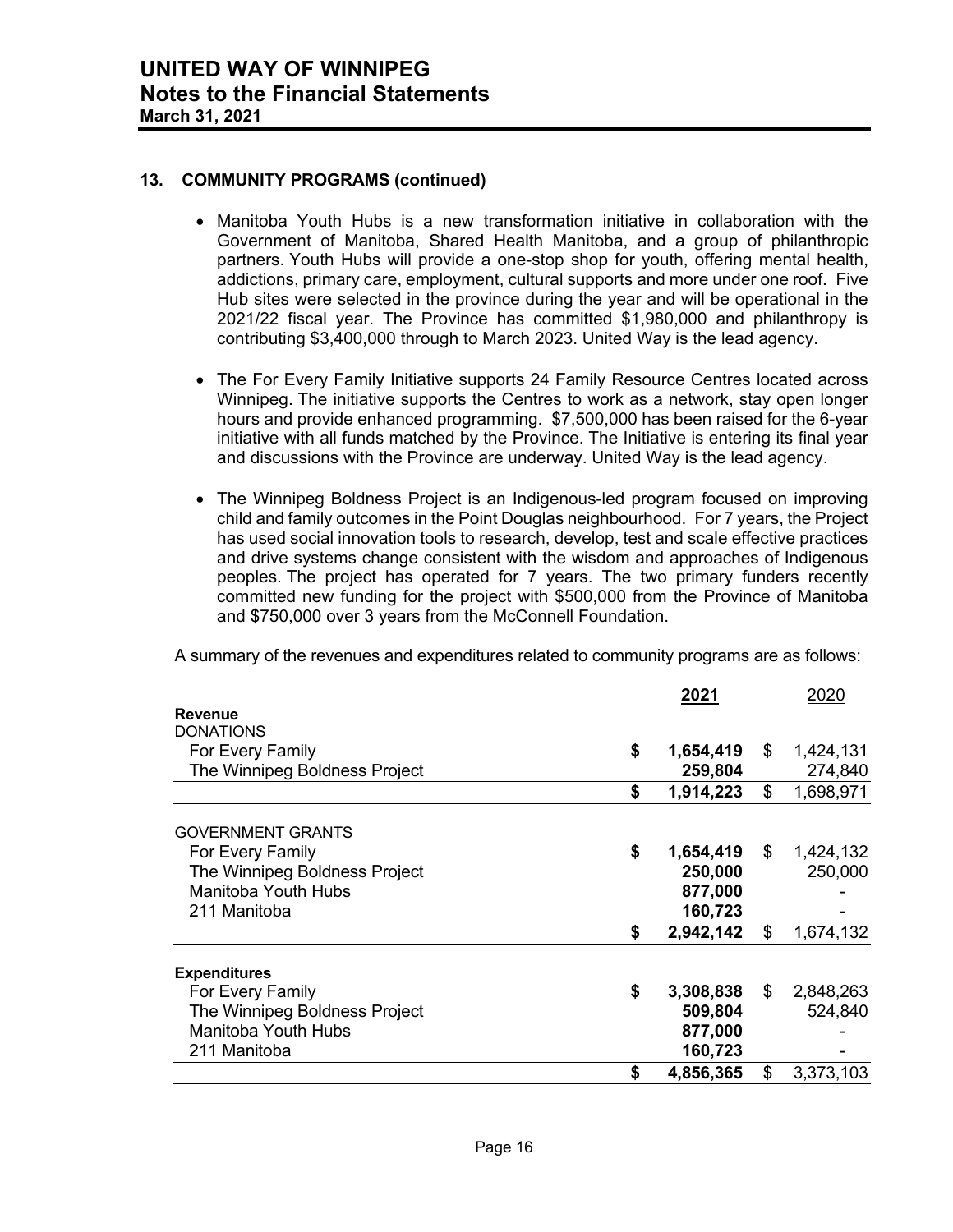## **14. GOVERNMENT GRANTS**

The following grants were received during the year:

|                                                                | 2021            |     |           |
|----------------------------------------------------------------|-----------------|-----|-----------|
| <b>Province of Manitoba:</b>                                   |                 |     |           |
| Operating Grant (covers fundraising & administrative costs) \$ | 4,420,000       | \$. | 4,420,000 |
| <b>Winnipeg Poverty Reduction Council</b>                      | 50,000          |     | 50,000    |
| Pension                                                        |                 |     | 16,836    |
| Back to Work Program                                           | 42,544          |     |           |
| FEF Initiative (see Note 9 & 13)                               | 1,500,000       |     | 1,500,000 |
| Manitoba Youth Hubs (see Note 13)                              | 877,000         |     |           |
| Boldness Project (see Note 9 & 13)                             | 250,000         |     | 250,000   |
| Safe at Home Manitoba                                          | 30,000          |     |           |
| <b>Government of Canada:</b>                                   |                 |     |           |
| COVID-19 Community Investments (see Note 13 & 15)              | \$<br>4,899,150 | \$  |           |
| <b>COVID-19 Temporary Wage Subsidy</b>                         | 11,007          |     | 13,993    |
|                                                                |                 |     |           |

# **15. COVID-19 FEDERAL FUNDING**

Starting April 2020, United Way Winnipeg has been engaged in Canada's COVID-19 relief efforts through the receipt and distribution of relief funding, provided by the Government of Canada via United Way Centraide Canada, to communities across Manitoba.

Descriptions of these efforts are as follows:

In March 2020, the Government of Canada initiated a project called "Supporting Canadian Seniors during COVID-19 pandemic" as well as an Emergency Community Support Fund (ECSF - Canada's COVID-19 Economic Response Plan) to provide targeted support to vulnerable populations. United Way Winnipeg entered into a funding agreement with United Way Centraide Canada for the period March 20, 2020 to March 31, 2021 for \$4,899,150. Total funding received is specified for supporting seniors, children and families as well as other vulnerable populations affected by the COVID-19 pandemic and for Community and Social Services Helpline 211 enhancements.

Under the terms of the agreement, United Way Winnipeg entered into agreements to distribute funds to organizations and agencies that provide direct support to seniors, children and families as well as other vulnerable persons affected by the COVID-19 crisis around Manitoba. Additional agreements were entered into with third-party vendors for helpline 211 enhancements across Manitoba. As at March 31, 2021, a total amount of \$4,561,428 was distributed by the United Way Winnipeg. Total expenses incurred for administering the project as at March 31, 2021 were \$218,632. As at March 31, 2021, the remaining amount under the agreement of \$119,090 (ECSF - \$88,515; 211 - \$30,575) is classified as a restricted contribution on the Statement of Financial Position.